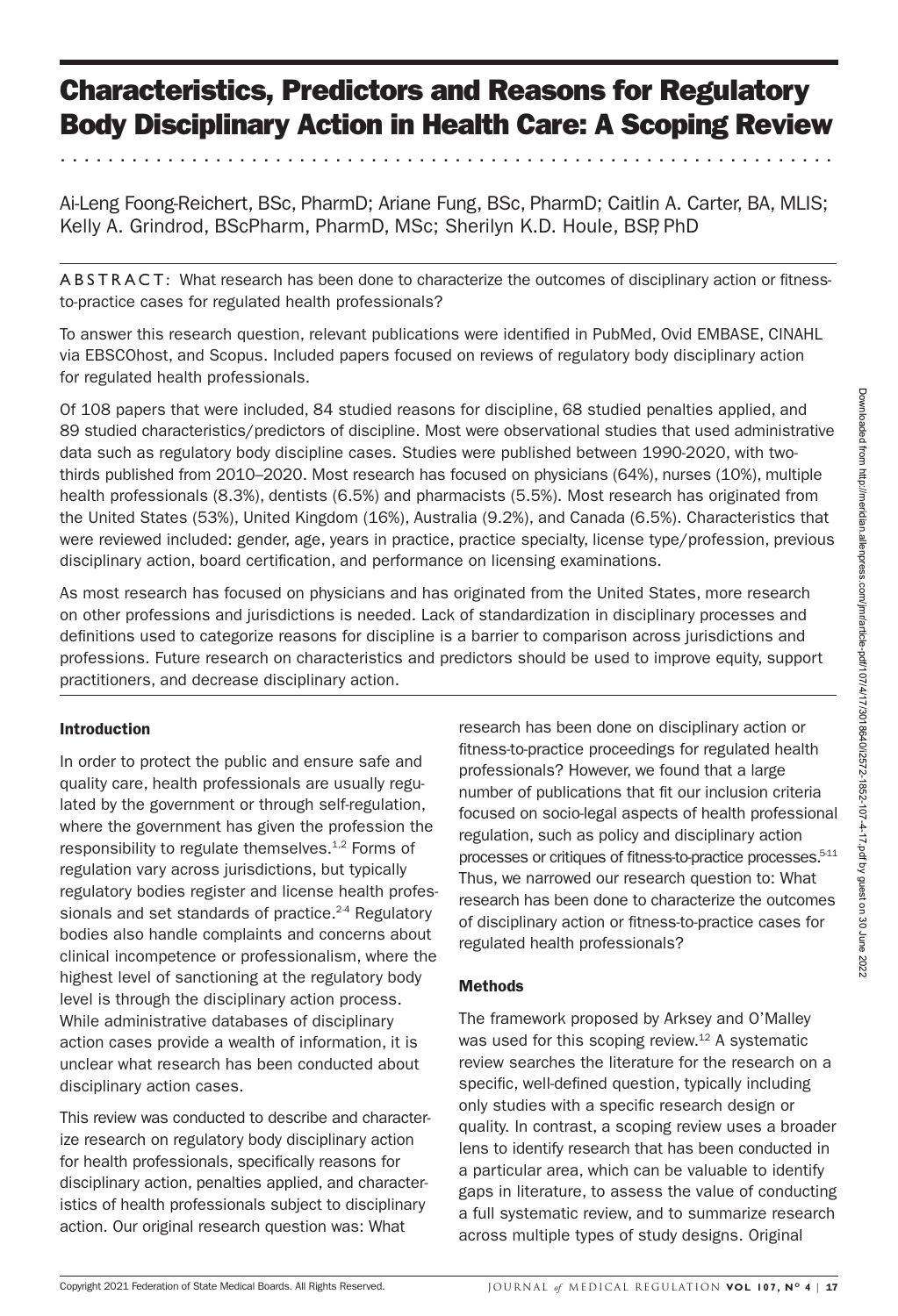research papers or review articles in English were included if they focused on reviews of regulatory body disciplinary action cases for health professionals to determine reasons for disciplinary action, penalties applied, predictors of disciplinary action or characteristics of professionals that are subject to disciplinary action. Qualitative research and publications related to socio-legal analyses such as the implications of policy on the disciplinary action process were excluded. Papers were excluded if they focused on disciplinary action for unregulated health professionals (e.g., personal support workers) or veterinarians, if the disciplinary action was not administered by the regulatory body (e.g., organizational disciplinary action or legal malpractice cases), or if the publication was a report of a regulatory body disciplinary case. Papers con cerning regulatory body practices related to maintenance of competence or quality assurance were excluded in order to focus on research related to disciplinary action.

Relevant articles were identified in PubMed (1950present), Ovid EMBASE (1980–present), CINAHL via EBSCOhost (1982–present) and Scopus (1966– present). These databases were chosen to capture relevant articles in medicine and allied health. Search strategies were drafted by an experienced librarian and a researcher, and the final searches were conducted on June 5, 2020. The search strategies were comprised of subject headings (MeSH) and keywords related to "healthcare professionals" and "disciplinary action." Search terms were gathered by reviewing the vocabulary of select relevant articles, as well as database thesauri. As an example, the final PubMed search strategy is included in Appendix A.

Database results were imported directly into Covidence (Veritas Health Innovation, Melbourne, Australia). Duplicates were identified and removed by the software, and one researcher reviewed the duplicates for accuracy. Articles were also manually screened for duplicates. Screening was conducted independently by two researchers and occurred in two stages — title and abstract, and full-text. At each stage, disagreements were resolved by discussion and agreement was calculated using Cohen's Kappa.

A data extraction form using Google Forms was drafted (Appendix B). To refine the data extraction form, two researchers independently extracted data from 20 full-text articles, with discussion and refinement occurring after 10 cases and again after 20 cases. Data extraction for the remaining

cases was conducted independently, with comparison and consensus occurring at the end. Data was organized using Microsoft Excel (Version 16.43). We grouped studies by type of health professional, and summarized the reasons for discipline, characteristics of those disciplined, and study design.

## **Results**

A total of 4,153 studies were obtained after searching the databases. After removing duplicates, 3,188 articles were screened at the title and abstract stage and 312 articles were screened at the fulltext stage. We included 108 studies in the final extraction and analysis (Figure 1).<sup>13-120</sup> Using Cohen's Kappa, inter-rater reliability for the title and abstract screening was calculated to be 0.564, indicating moderate agreement, and for the full-text screening stage was calculated to be 0.757, indicating substantial agreement.<sup>121</sup>

Characteristics and key findings of each study are described in Appendix C.\* Studies were published between 1990 to 2020, with 67% of studies (72/108) published from 2010 to 2020 (Figure 2). Most available research has been conducted in the USA (n=57, 53%), followed by the United Kingdom (n=17, 16%), Australia (n=10, 9.3%), Canada (n=7, 6.5%), and Denmark (n=4, 3.7%). Most publications focused on medicine (n=69, 64%), followed by nursing (n=11, 10%), multiple health professions (n=9, 8.3%), dentistry  $(n=7, 6.5\%)$ , and pharmacy  $(n=6, 5.6\%)$ . Some papers included multiple health professionals regulated under the same body, such as physicians and osteopaths under the same board of medicine; these cases were counted as one profession. book) (at, updrain the proof is a complete the complete transmission of the actual control and the complete transmission (at  $\alpha$  and  $\alpha$  and  $\alpha$  and  $\alpha$  and  $\alpha$  and  $\alpha$  and  $\alpha$  and  $\alpha$  and  $\alpha$  and  $\alpha$  and  $\alpha$  a

Studies examined any or all of the following: reasons for disciplinary action (84/108 studies, 78%), characteristics and predictors of those subject to discipline (90/108, 83%), penalties applied (68/108, 63%), and rates of disciplinary action (41/108, 38%). Most studies (n= 94, 87%) were observational studies which were largely retrospective cohort studies using administrative data such as regulatory body disciplinary action cases or federal databases of disciplinary action cases. An additional six (5.5%) publications were observational research combined with another type of research, such as qualitative, a review, a questionnaire, or analysis. Other study types included reviews (n=4, 3.7%),

<sup>\*</sup> Note to readers: Due to the length of Appendix C, which totals more than 45 pages, it is not included in the print version of this edition of *JMR*. A link to an online-accessible version of the appendix is included at the end of this article.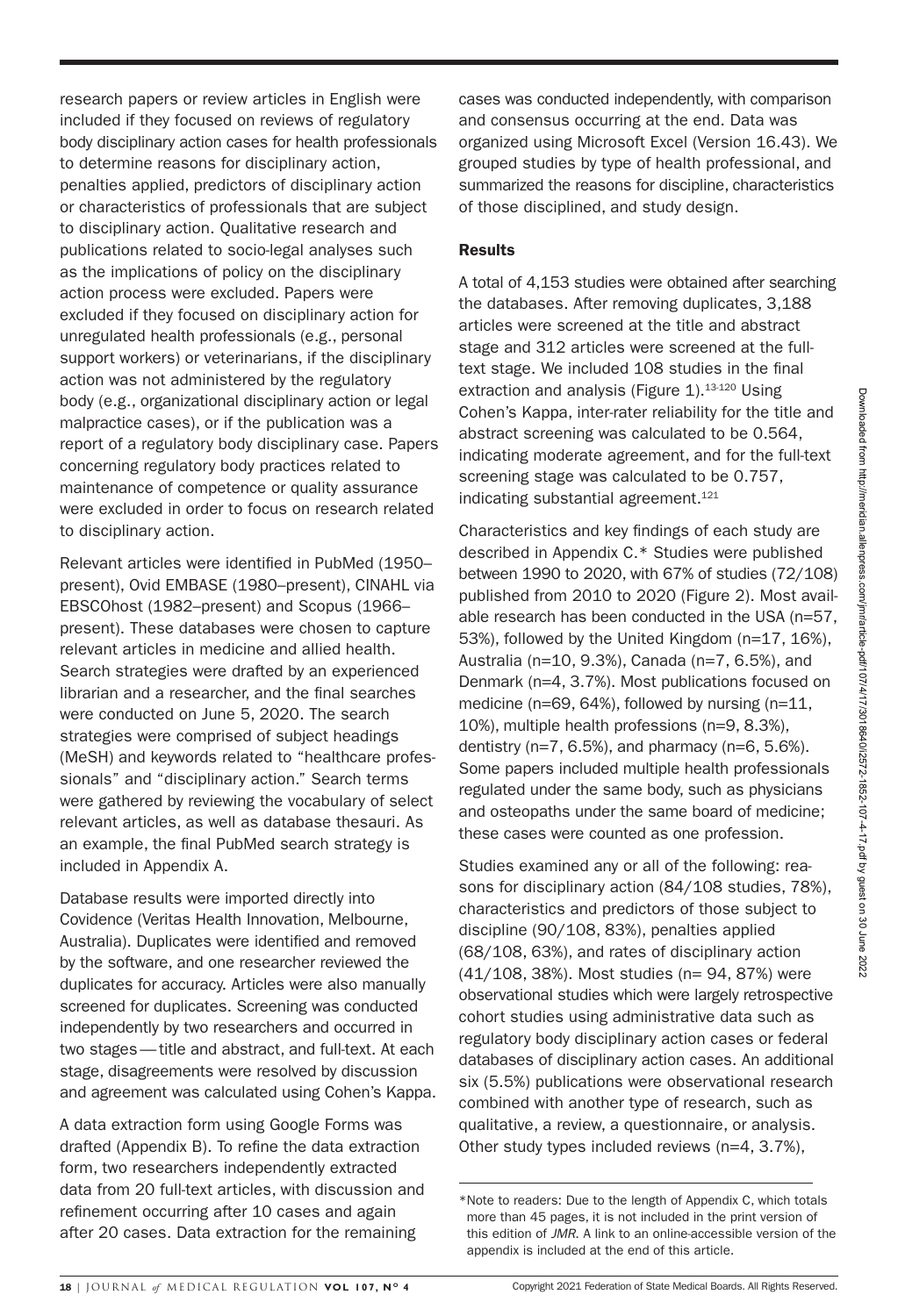Figure 1 PRISMA Flow Diagram of Included Studies



qualitative research (n=3, 2.8%), and surveys (n=3, 2.8%), which were typically older studies likely conducted before disciplinary action cases were available online.

## Common reasons for disciplinary action

Reasons for disciplinary action were considered in 84 of the 108 studies (78%). Most studies reviewed all possible reasons for discipline in a profession or in multiple professions, while some studies investigated one or a few specific types of violations, such as improper prescribing of narcotics, diversion, or impairment, 31,32,53,63,64,77,78,113 online professionalism,<sup>49,84</sup> or sexual misconduct or boundary violations.13,14,37-39,58,63,76,95,103

Papers categorized reasons for discipline differently and often in broad categories, with little to no standardization in the definition of these categories. This limited the ability to determine the most to least common reasons. However, commonly cited reasons for discipline included clinical incompetence or standard of care issues, fraudulent financial practices, sexual misconduct, criminal conviction, alcohol or drug use/health impairment and unethical prescribing. Of the 84 studies looking at reasons for discipline, 52 (62%) focused on medicine and osteopathy, 11 (13%) on nursing, 6 (7.1%) on various health professions, 7 (8.3%) on dentistry, 4  $(4.8%)$  pharmacy, and 1  $(1.2%)$  each for psychology, social work, chiropractic medicine, and optometry/opticianry.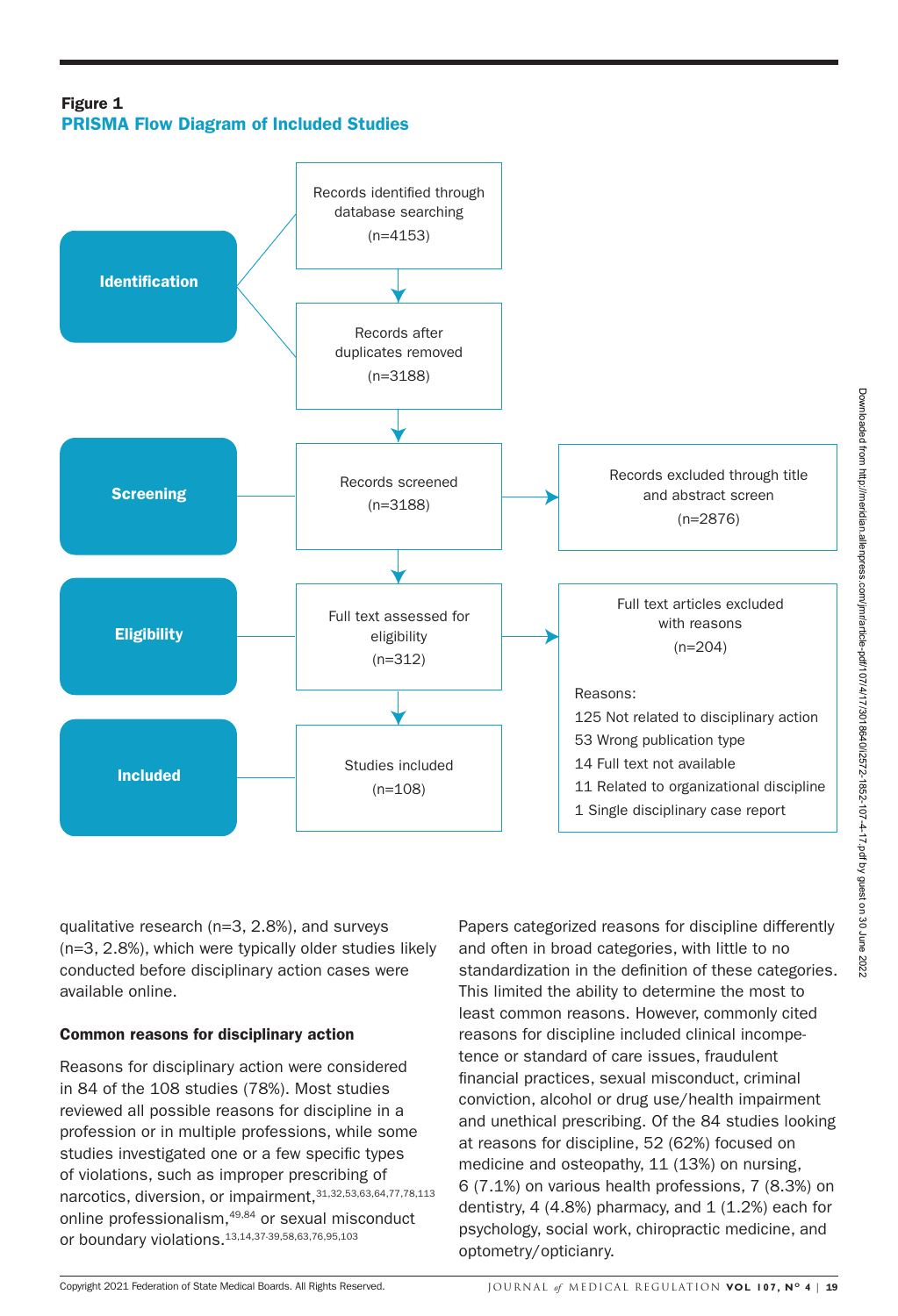#### **Penalties**

Of 108 studies, 68 (63%) studied the types of penalties administered by the disciplinary body. Most papers that studied penalties analyzed one or more reasons for discipline and/or characteristics and predictors of disciplinary action. Some studies looked at factors related to the type of penalty administered, such as whether certain characteristics or predictors were associated with a higher risk of receiving a certain type of penalty, 16,17,28,41,44,54,56, 62,67,73-75,79,80,89,93,94,98,101-103 whether the type of violation affected the penalty, 28,34,39,70,71,80,100,119 or whether the presence of certain aggravating or mitigating factors affected the penalty.42,43,45,46,103 Two studies assessed effectiveness of penalties on rates of reoffending.27,65 Most papers studied penalties as a whole, commenting on the most and least commonly applied penalties in the sample, 13-19,24, 28,29,31,32,34,36,37,40,41,47- 50,57,61-63,65,69,70,72,74,76-78,80,82,84,88, 93,98,101-103,106,108,112,113,118,119 while some papers looked specifically at one type of penalty and the

types of cases that led to such a penalty, such as license revocation, <sup>19,26,34</sup> or remediation.<sup>118</sup> The types of possible penalties were similar across

studies, and included formal reprimands, fines, paying the costs of the investigation, publication of the case details or outcome, conditions or

limitations applied to the health professional's license to practice, temporary license suspension, and license revocation (i.e., permanent loss of a license to practice, also referred to as license cancellation or erasure).

## Characteristics and predictors of disciplinary action

Of 108 studies, 90 (83%) described one or more characteristics or predictors of disciplinary action. Characteristics and predictors researched included gender, age, years in practice, practice specialty, country of entry-to-practice education, board certification and maintenance of certification. performance on the licensing exam, license type (e.g., advanced practice nurse/nurse practitioner, registered nurse, licensed practical nurse), whether or not they had previous or repeated disciplinary action, and other (e.g., source of complaint, race/ ethnicity). Overall, gender, practice specialty, years in practice, and license type were the most commonly studied. Characteristics and predictors are described below.

## *Gender*

Fifty-nine of 108 publications (55%) considered gender as a risk factor for disciplinary action. Across professions, 41 publications found that

## Figure 2 Publications on Disciplinary Action Outcomes Over Time (N=108)

Pubiications

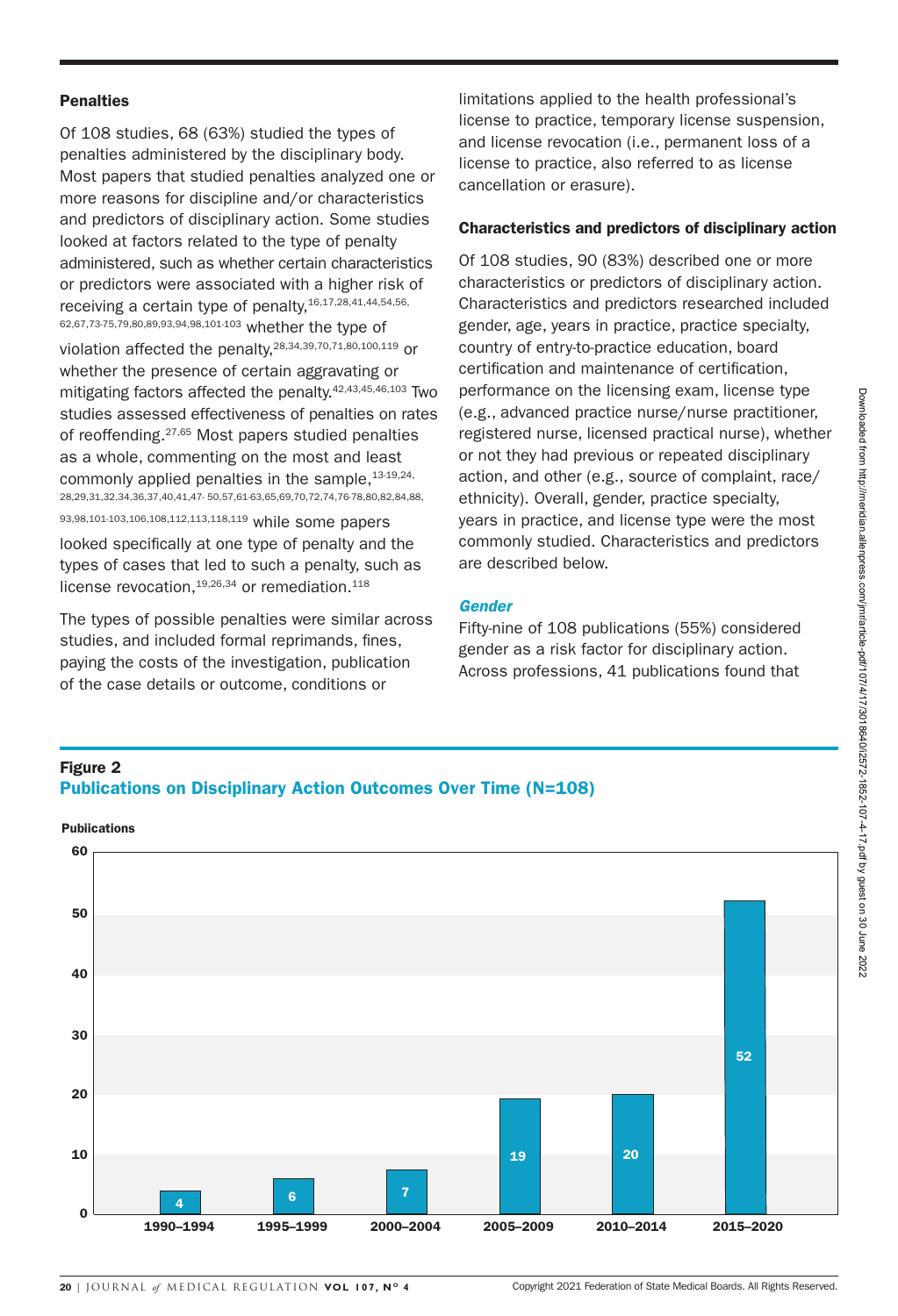male gender increased risk of disciplinary action. 14,15,17-19,24,25,27-29,33,36,38,48,54,56,61,62,66,69,74,75,79,80,88,

91,93,94,98,102,106-112,116,118-120 Twelve studies reported that most cases in the study were against males, but did not compare the proportion of males disciplined to the proportion of males in the general workforce for that profession.<sup>16,34,39,41,57,76-78,89,95,113</sup> Five studies found no difference between male and female gender as a risk factor for discipline.<sup>22,26,87,101,103</sup> Some studies from nursing found that more women were disciplined overall,<sup>58</sup> but that more men were disciplined when compared to the proportion of males in the workforce.<sup>48,54,88</sup> One study in the United Kingdom found that more cases relating to social media involved female dentists than male dentists,<sup>84</sup> and another study found that while women were less likely to be disciplined overall, women were more likely to be disciplined severely.<sup>80</sup>

## *Age*

Twenty-nine of 108 studies (27%) considered age as a predictor of discipline. For physicians, disciplinary risk increased with age, with highest risk between ages 40-59.13,19,33,37,38,67,69,77,78,89,91,102,106 Two studies on multiple professionals found risk increased with age, with those aged 56-65 having the highest risk,<sup>94,98</sup> and one study on pharmacists found no difference with age.<sup>90</sup> Regarding age at initial registration, one study found a higher risk of discipline for those who were 30 or older when they finished their training,<sup>75</sup> but another study found lower risk of discipline for clinical concerns for those who were older at registration. $107$  Higher risk of a complaint with older age at registration but lower risk for a disciplinary critique was identified in one study. $20$ Another study found older doctors to be more likely to have a lack of insight into the problem and less likely to change their practice.<sup>65</sup> vocale and model from the determined to the system is the model of the system of the system of the system of the system of the system of the system of the system of the system of the system of the system of the system of t

In nursing, five studies found that disciplined nurses have an average age ranging from 43-51.5 vears.<sup>48,54,58,61,118</sup> and one review article identified a range of 20-76 years.<sup>88</sup> Associations with younger age were found in some nursing studies, where one study found the average age of discipline to be 37 years, which was lower than the average age (43 years) of the nursing population in that study. $27$  Another study found nurses who recidivated to be three years younger than those who did not and were more likely to recidivate if less than 40 years. $118$  Certain violations were found to be more common in those of a younger age, such as more cases of chemical dependence in those aged  $25-37$ ,  $111$  and more cases of sexual misconduct in those aged 25-54.14

## *Years in practice*

Twenty-nine of 108 papers (27%) considered years in practice as a predictor of discipline. Research on years in practice is conflicting. For physicians, 10 studies<sup>22,24,25,26,56,62,80,109,112,116</sup> and one review article<sup>91</sup> reported increased risk of disciplinary action with more years in practice or reported a higher proportion of physicians disciplined if they had more years in practice. In contrast, one study found disciplined physicians significantly more likely to be practicing fewer than 20 years at time of discipline.<sup>28</sup> Ten studies reported an average number of years in practice before a disciplinary case for various specialties or for physicians in general, ranging from to 11 years to 33 years.15-17,20,29,34,36,74,85,113

Nurses appear to be disciplined sooner after graduation than physicians. One study reported an average of 12 years in practice before first discipline,  $61$ another study reported that 60% of nurses were

A SYSTEMATIC REVIEW SEARCHES THE LITERATURE FOR THE RESEARCH ON A SPECIFIC, WELL-DEFINED QUESTION...IN CONTRAST, A SCOPING REVIEW USES A BROADER LENS TO IDENTIFY RESEARCH THAT HAS BEEN CONDUCTED IN A PARTICULAR AREA.

disciplined within the first 10 years of practice, $111$ and a review article also found an average of 12–14 years before first discipline. $88$  One study reported that nurses usually had more than six years' experience but had also recently changed employment or practice area within a year of the incident leading to disciplinary action.<sup>48</sup>

## *Practice specialty*

Forty-two of 108 papers (39%) included practice specialty as a risk for disciplinary action. Across 22 studies on physicians, the specialties of family medicine, psychiatry, obstetrics/gynecology, general practice, surgery, and anesthesiology were found to have a higher risk of discipline.15,17,25,26,28,34,36-38,50,56,57,63,76-78, 80,86,87,91,95,113 Lower risk was found with radiology, 69 pediatrics, $69$  internal medicine, $62$  and cardiology, $62$ and one study found no association with specialty.<sup>19</sup>

Two studies found that anesthesiologists were less likely to be disciplined than other specialties,  $16,24$ but one study found anesthesiologists at high risk for addiction, $64$  and another found them more likely to be disciplined for alcohol and drug offenses.<sup>25</sup>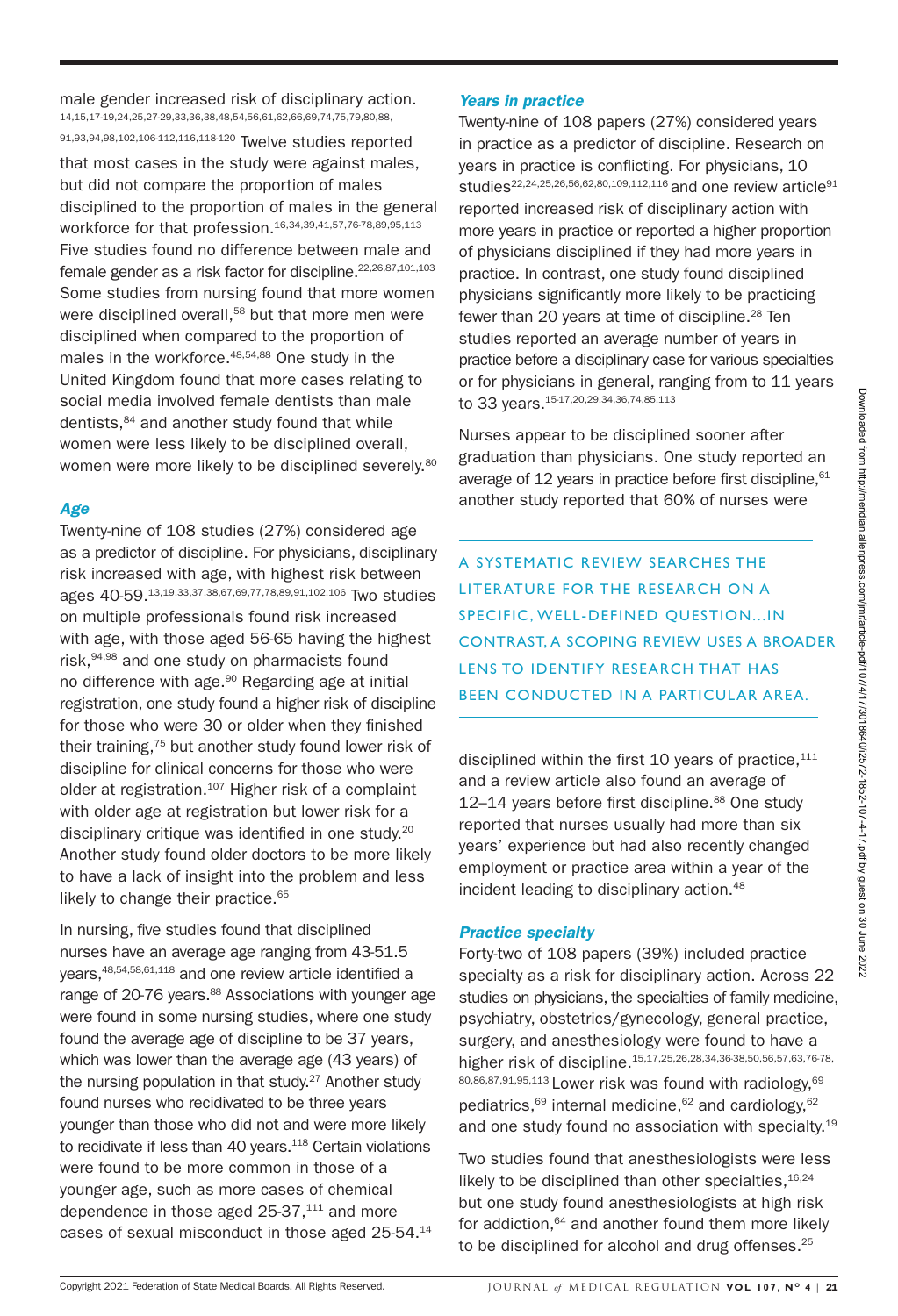Risk has also been studied for subspecialties. Of physical medicine and rehabilitation physicians, the highest disciplinary risk was seen in those who had a subspecialty in pain.<sup>66</sup> Among internal medicine physicians, highest risk was seen among general internal medicine, then cardiology, and less risk with rheumatology, endocrinology, respirology, gastroenterology, hematology, and medical oncology. $74$ 

Among nurses, those in medical-surgical nursing were disciplined the most, with other higher risk specialties including geriatrics and long-term care, anesthesia, critical care, and emergency.<sup>48,111</sup> Another study found long-term care nurses to be disciplined disproportionately more compared to the number of long-term care nurses in the general population.<sup>118</sup>

#### *Board certification*

Seventeen of 108 papers (16%) focused on board certification. All 17 papers considered physicians and found that certification decreased risk of disciplinary action compared to non-board-certified physicians. Specialties studied included anesthesiology,<sup>120</sup> emergency medicine,<sup>83</sup> family medicine,<sup>89</sup> general surgery,<sup>59</sup> internal medicine,<sup>73,75,85</sup> orthopedics,<sup>68</sup> physical medicine and rehabilitation,  $66,67$  psychiatry  $91$ and physicians in general.<sup>28,33,62,69,80</sup> Studies also found that those who passed the certification exam on the first attempt had lower risk of discipline than those who required multiple attempts. 59,66,75,83,85 Risk was also lower for those whose certification never lapsed, while those who let their certification expire before recertifying had a higher risk of discipline.67,75,83,89 Those who had been in practice for a longer duration since completing their mandatory specialist training also had a higher risk of discipline.<sup>20</sup> Scores on certification exams were associated with discipline risk, with lower scores having a higher risk of future disciplinary action.<sup>66,67,75,85</sup> Board-certified physicians also were less likely to receive a severe penalty and more likely to receive a less severe penalty.33,67,73,75,89 One study found that higher scores on the board certification exam reduced the likelihood of disciplinary action for both domestic and international graduates, but that it was more protective against disciplinary action for domestic graduates than for international graduates.<sup>85</sup> distinguish of the comparison of the comparison of the comparison of the comparison of the comparison of the comparison of the comparison of the comparison of the comparison of the comparison of the comparison of the compa

## *Performance on licensing exam*

Performance on licensing examinations was considered in six of 108 publications (5.6%). Four studies $29,87,93,112$  and a review article<sup>33</sup> found that higher licensing examination scores or mandatory post-graduate examination scores were associated with a lower risk of future discipline for physicians and osteopaths. In nursing, one publication studying characteristics of nurses disciplined for chemical dependency found that 2/35 nurses failed the licensing exam on the first attempt, but no further conclusion was made by the authors. $111$ 

## *International entry-to-practice education*

Twenty-six of 108 papers (24%) considered international entry-to-practice education. Research on whether being an international graduate increases risk of future disciplinary action is conflicting. Nine studies<sup>15,16,24,35,62,66,69,109,112</sup> and two review articles $33,91$  found that international graduates were at higher risk of disciplinary action than domestic graduates, and one found an increased odds ratio for discipline with overseas training but it was not statistically significant.<sup>90</sup> Another study found that international graduates were more likely to receive high impact decisions in every stage of the disciplinary process and were more likely to be suspended or have their license revoked.<sup>56</sup>

However, six studies<sup>25,26,28,83,89,119</sup> found that international graduates were not at higher risk of disciplinary action, and one study found that notifications against internationally-trained psychologists were more likely

ACROSS PROFESSIONS, 25 OF 108 PUBLICATIONS CONSIDERED PREVIOUS DISCIPLINARY ACTION OR MULTIPLE VIOLATIONS AS A RISK FACTOR FOR FUTURE DISCIPLINE.

to result in further investigation but not more likely to have disciplinary outcomes or conditions applied.<sup>102</sup> One study found no association between place of education and risk of a complaint.<sup>20</sup> A few studies collected information on international medical graduates but did not compare discipline rates or risk to domestic graduates.<sup>17,57,74,107</sup>

## *License type/profession*

License type within a profession (e.g., registered practical nurse, registered nurse, or nurse practitioner) was studied in 31 of 108 papers (29%). License type was associated with discipline, where those with less education were more likely to be disciplined. Among nurses, six papers found that licensed practical nurses or licensed vocational nurses were at highest risk of discipline compared to the general nurse population, followed by associate degree or diploma nurses, and then nurses who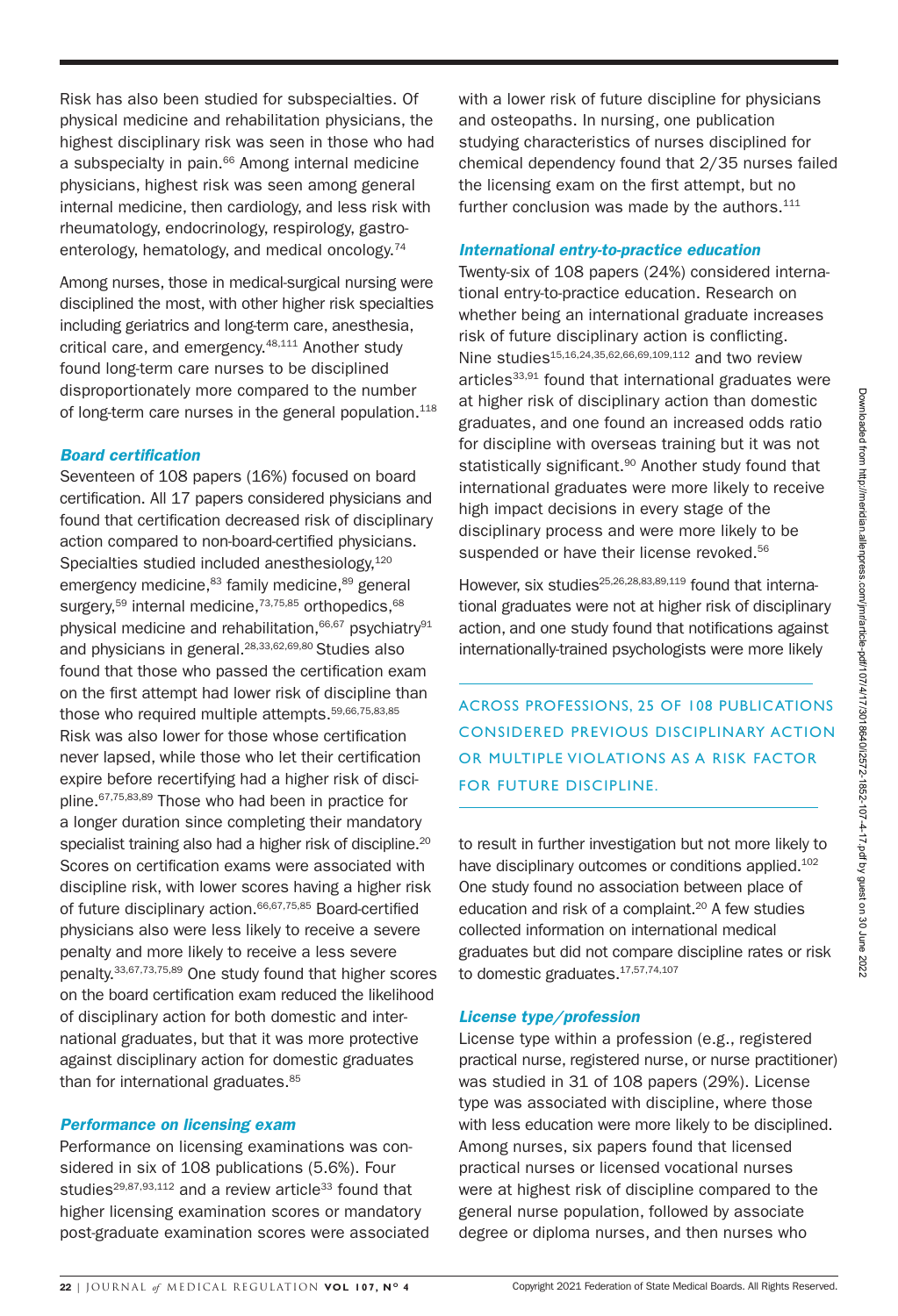had earned a bachelor's degree.<sup>14,27,48,58,61,118</sup> Advanced practice registered nurses were the least likely to be disciplined, but among this group, nurse practitioners were at highest risk for discipline and certified registered nurse anesthetists were at lower risk.<sup>55</sup> Studies that did not compare rates of discipline to the general nurse population found that most cases concerned registered nurses, 54,88,111 which makes sense given the proportion of registered nurses in the nurse workforce. An exception to this was a study in dentists, which found that dentists had the highest rate of complaints compared to allied dental professionals and to other health professions.106

Compared to allopathic physicians, osteopaths had a higher risk of discipline, $25$  non-significant higher risk of revocation,<sup>26</sup> and higher risk of discipline for sexual misconduct.<sup>37,95</sup> Among pharmacists, one study found that pharmacy technicians were more likely to divert medications than pharmacists; the authors attributed this to the relative investment in the profession, with technicians having less educational and financial investment than pharmacists and therefore were more likely to divert overall.<sup>32</sup>

Three papers compared discipline rates between professions: One found that most cases involved doctors, nurses, and pharmacists; $101$  one found that chiropractors had a higher rate of complaints than osteopaths and physiotherapists;<sup>94</sup> and one compared the rate of discipline based on the number of practitioners for each profession, finding that dentists had the highest rate, followed by doctors, while nurses and midwives had the lowest rate.<sup>98</sup> One study looking at consensual sexual misconduct cases found that nurses had the most cases, followed by doctors, then psychologists, which mirrored the general health practitioner workforce.<sup>103</sup> Another study on sexual misconduct found that osteopaths and podiatrists had higher risk than allopathic physicians.<sup>39</sup> Compared to ullocate interest. The method is the state of method in the state of the method interest. The state of the method interest of the method of the method of the method of the method interest of the method interes

#### *Previous disciplinary action*

Across professions, 25 of 108 publications considered previous disciplinary action or multiple violations as a risk factor for future discipline. Seven studies found that most discipline cases involved multiple violations or repeated charges. 24,33,40,66,80,87,92 Previously disciplined physicians were more likely to be subject to future discipline than physicians who have never been disciplined, $47$  and one study found higher risk of license revocation with two or more previous actions compared to one previous action.26 Seven papers reported on the rate of discipline for physicians in general or certain

specialties who had been previously disciplined, ranging from 8% of physicians to 45.5%.<sup>1517,28,57,89,113</sup> In two pharmacist studies, 18% and 20% of pharmacists were disciplined more than once, $90,108$  and five studies of nurses reported rates ranging from 6.6% to 39% with an average of 23%.27,54,58,61,118 In a study reviewing multiple health professionals, 8.7% of guilty findings involved previously disciplined practitioners. $101$ 

Factors associated with recidivism for nurses included previous criminal conviction, multiple violations, younger age, male gender, and being a licensed practical nurse.<sup>118</sup> One study found that the most common reason for recidivism among nurses was alcohol and drug problems, and that there was a higher recidivism rate if there were less conditions placed on the license or if suspension was not given as a penalty.<sup>27</sup> For physicians, risk factors for repeated discipline include noncompliance with conditions on license, $19$  younger age, $53,63$  longer time since offense, $63$  lack of insight $63$  and being disciplined for drug abuse.<sup>53</sup> One study found that most repeat offenders were male, independent

FOR PHYSICIANS, RISK FACTORS FOR REPEATED DISCIPLINE INCLUDE NONCOMPLIANCE WITH CONDITIONS ON LICENSE, YOUNGER AGE, LONGER TIME SINCE OFFENSE, LACK OF INSIGHT AND BEING DISCIPLINED FOR DRUG ABUSE.

practitioners, and practiced in the specialties of family medicine, psychiatry, surgery, and obstetrics/ gynecology.57 Decreased risk was found with a one-off, isolated incident and feeling of remorse by the clinician.<sup>63</sup>

## Rate of disciplinary action

Forty-one of 108 studies (38%) reported on rate of complaints or disciplinary action. Discipline rates overall across professions were low. Metrics used to report rates differed and included a percentage of practitioners,15,16,28,29,44,61,62,67,75,80,83,85,86,89,92,93, 102,108,117,120 number of cases per 1,000 or 10,000 practitioners,19,30,36,40,41,52,98 number of cases per 1,000 practitioner-years,<sup>35,74,119</sup> or cases per practitioner per year. $17$  Studies found that less than  $1\%$ of osteopaths were disciplined, $93$  less than 2% of psychologists,<sup>102</sup> 0.001% to 1.8% of pharmacists,<sup>44,108</sup> and 0.19% of nurses.<sup>61</sup> Some studies found variation across jurisdictions within the same country, such as U.S. dentists (ranging from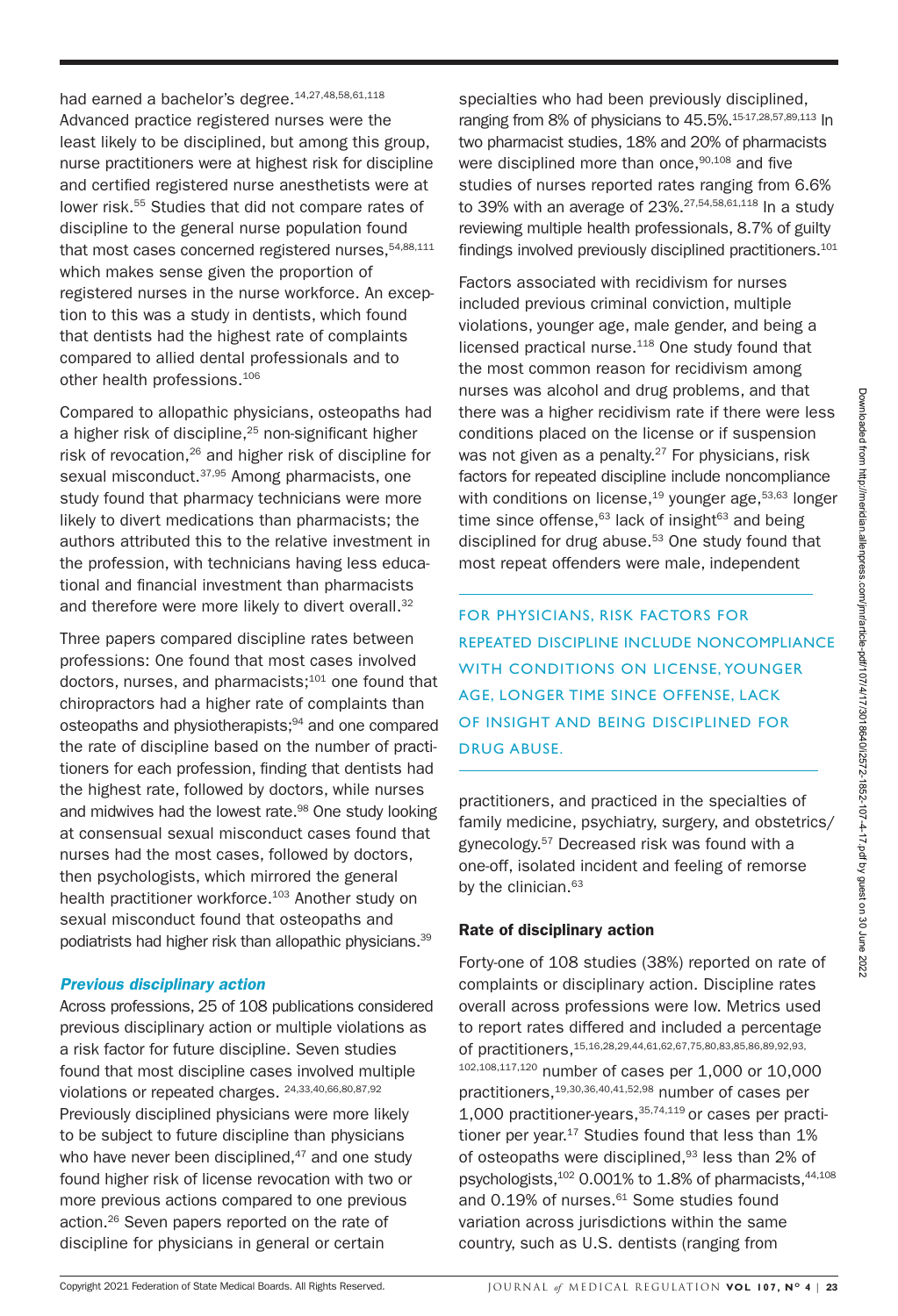0.35 cases per 1,000 dentists to 19.20 cases per 1,000 dentists), $30$  and U.S. physicians (ranging from  $1.74$  to  $10.27$  cases per  $1,000$  physicians).<sup>52</sup>

For physicians, 28 studies reported discipline rates. Discipline rates overall were low. Of those reporting discipline as a percentage of physicians over time, rates ranged from 0.06% to 7% of physicians per year, with an average of 2.24%.<sup>15-17,20,28,29,62,67,75,80,83,</sup> 85,86,89,117,120 One study reviewing multiple health professionals from Australia found an overall rate of 6.3 notifications per 1,000 practitioners per year, but varied between professions with dentists having the highest rate of notifications (20.7 notifications per 1,000 practitioners per year), followed by doctors at 14.5, pharmacists at 6.8, and nurses and midwives with the lowest rate at 2.0.<sup>98</sup>

Studies across professions reported an increase in discipline cases over time, 27,36,61,79,99,101 but one study in dentistry reported no difference in percentage of sexual misconduct complaints over the five-year study period.39 Possible reasons for increases in discipline rate include an increase in the health practitioner workforce over time,<sup>101</sup> change in disciplinary action structure,<sup>101</sup> targeting of certain violations,<sup>19,79</sup> change in board composition, $19$  and changes in laws resulting in more cases being heard by disciplinary boards.<sup>99</sup>

## **Discussion**

This scoping review describes the research that has been done to characterize the outcomes of disciplinary action or fitness-to-practice cases for regulated health professionals. Many studies have focused on reasons for discipline and various characteristics and predictors associated with discipline. Overall, included publications highlighted that the following characteristics were associated with discipline: male gender, older age, more years in practice, certain physician specialties, license type, previous disciplinary action, lack of board-certification, and poor performance on licensing examinations. However, research for these characteristics was not always in agreement. Most research has focused on physicians and originates from the United States. As most research has been done in the last 10 years, this review has highlighted the increased interest in this research area. However, variation in discipline processes and a lack of standardized definitions continue to make comparisons difficult. or 10.100 Becauses with the two methods of the state in the state of the state of the state of the state of the state of the state of the state of the state of the state of the state of the state of the state of the state

This review adds to the literature on regulatory body disciplinary action because it includes multiple professions and jurisdictions, and broadly looks at reasons for discipline as well as characteristics and

predictors of discipline. While Papinaho et al.'s integrative review identified studies from four countries, it focused on nurse disciplinary action only.<sup>88</sup> Unwin et al.'s systematic review focused on how medico-legal action differs with gender, $110$  and Reich and Maldonado reviewed malpractice and regulatory body discipline for psychiatrists only.<sup>91</sup> Other publications have reviewed disciplinary action for multiple health pro-

THE FOLLOWING CHARACTERISTICS WERE ASSOCIATED WITH DISCIPLINE: MALE GENDER, OLDER AGE, MORE YEARS IN PRACTICE, CERTAIN PHYSICIAN SPECIALTIES, LICENSE TYPE, PREVIOUS DISCIPLINARY ACTION, LACK OF BOARD CERTIFICATION, [AND] POOR PERFORMANCE ON LICENSING EXAM.

fessions but focus on one jurisdiction.<sup>98,114</sup> In contrast, our review takes the broadest lens looking at multiple factors and professions across multiple jurisdictions.

Creation of a profile of characteristics such as gender, age, or ethnicity to identify those who are at risk of being subject to discipline is tempting, but discipline is rare. Most practitioners that fit these characteristics do not go on to offend, and such a checklist could drive discrimination and may in fact be more reflective of systemic bias.<sup>33</sup> Aside from characteristics and predictors related to health professionals themselves, discipline is also influenced by each jurisdiction's disciplinary action process, health care system, educational model, licensing requirements, quality assurance requirements, and culture. Interplay between these predictors and societal factors needs to be understood in order to address these risk factors and to interpret the usefulness of research on predictors of disciplinary action.

For example, many researchers have concluded that men are more likely to be disciplined than women, although the reasons behind this are not clear. In their systematic review and meta-analysis, Unwin et al. determined that this difference was not due to more males in the physician workforce. Possible reasons for the difference include differences in how genders are treated by the public or the regulator, or differences in work patterns, as female doctors are more likely to work part-time and see less patients than men, which could decrease overall patient encounters and the risk of disciplinary action.109,110 Some researchers attribute the difference in risk across genders to communication differences,74,109 where females spend more time with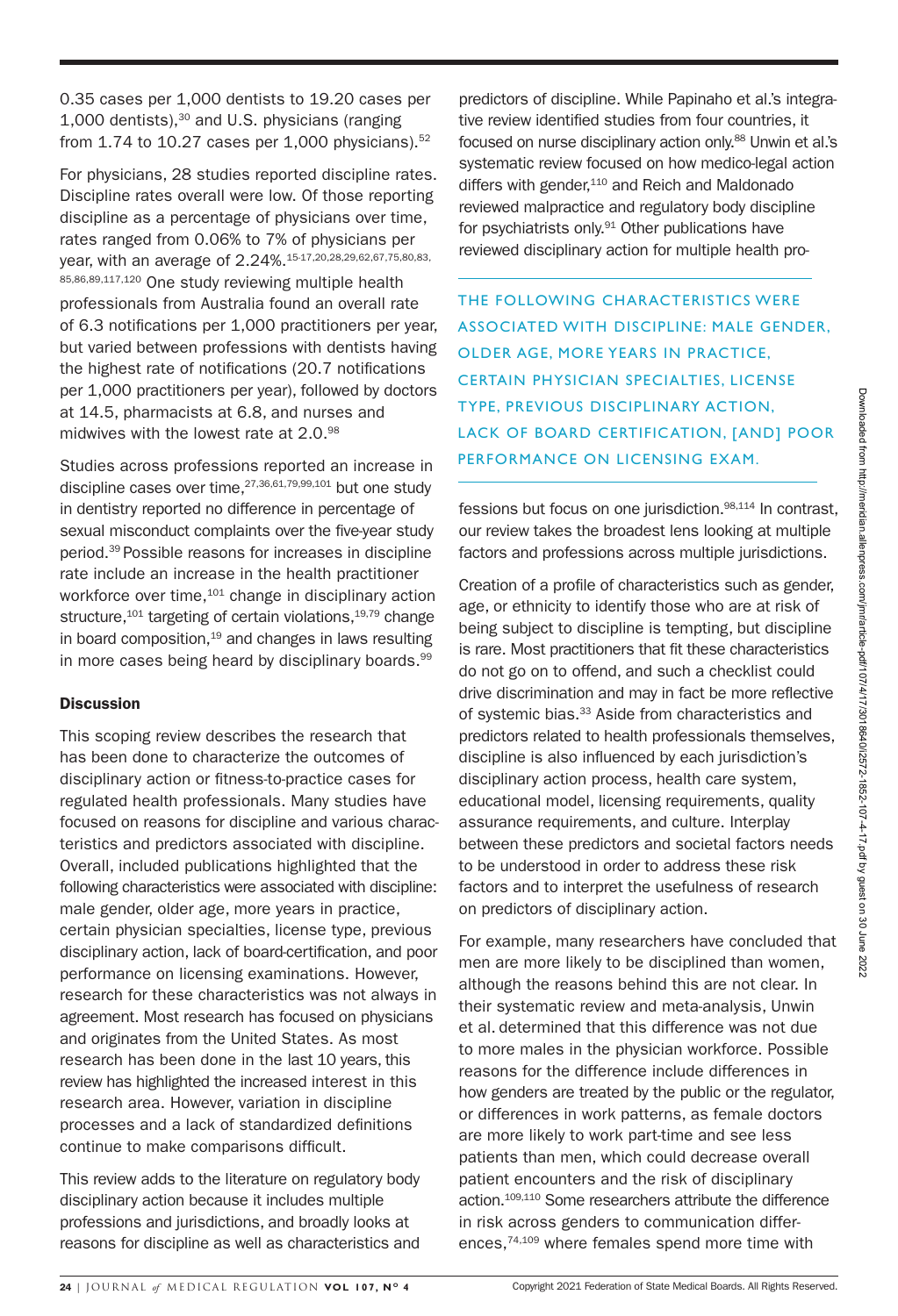each patient and are more engaged with patients in conversation, decision-making, and partnershipbuilding.109 Future research could investigate the possible reasons behind the difference in risk for discipline across genders, such as greater emphasis on communication in undergraduate training.

One particular area of controversy is whether international education increases the risk of disciplinary action. Of the 25 studies that identified this, all were conducted in Western countries and typically compared domestic graduates to international graduates as a group. In a few studies, a small number of countries were grouped together and compared to international graduates, such as the European Union or Canada and the United States. One study profiled risk according to country of qualifying education, highlighting that countries with higher risk than domestic

FUTURE RESEARCH COULD INVESTIGATE THE POSSIBLE REASONS BEHIND THE DIFFERENCE IN RISK FOR DISCIPLINE ACROSS GENDERS, SUCH AS GREATER EMPHASIS ON COMMUNICATION IN UNDERGRADUATE TRAINING.

Australian graduates were from non-Western countries.<sup>35</sup> Another study found that both doctors qualifying within the European Union and outside the European Union were more likely to receive a high-impact disciplinary decision than domestic United Kingdom graduates.56 These studies are an opportunity to highlight systemic racism and the barriers that minorities and immigrants experience. Differences in discipline rates could be due to cultural differences, English not as a first language, differences in health systems, and communication skills — for example, the ability to explain clinical decision making, deescalate a situation, or apologize to a patient.<sup>35,56</sup>

It is possible that a systemic bias is at the root of the increased rates of international graduates in certain countries on the patient/client side who report to the regulator, or on the side of the disciplinary committee who may use international training as a predictor to prompt closer scrutiny of a practitioner. A 2019 study on organizational discipline processes in the National Health Service organizational found that Black, Asian, and minority ethnic staff were overrepresented in disciplinary action.<sup>122</sup> This was attributed to a number of factors, including a closed organizational culture that was not easily challenged, lack of cultural competence in senior staff, unfair decision making, lack of

support for those undergoing disciplinary action, lack of standardized application of disciplinary processes, and disciplining staff that had attitudes or behaviors that deviated from the norm even if there was not a performance issue.<sup>122</sup> This study highlights that many factors aside from personal characteristics affect disciplinary action. With the significant focus on systemic racism throughout multiple institutions in society, this is perhaps an inflection point where data collected on international graduates or race may need to be revisited for use to support equity rather than to identify individuals for discipline.

The final consideration for this paper is that there is little research on the effectiveness of penalties for preventing reoffending. As a comparator, research in quality assurance and maintenance of competence programs has shown that programs involving peerassessment and practice-based assessment are most effective in ensuring competence with less clear evidence for commonly used strategies such as continuing education credits/professional development requirements or learning portfolios.<sup>123</sup> A similar lens should be applied to discipline, where the goal of evaluation is to determine if disciplinary measures are actually effective in preventing reoffending. Little evidence exists for the efficacy of disciplinary penalties. Kiel argues that the use of conditions on a practitioner's license is not effective in protecting the public, $65$  and while one study in nursing found that more conditions placed on a license and the use of suspension was associated with lower reoffending rates, this study was from 1999 and used a sample from one U.S. state.<sup>27</sup> Further comparison of disciplinary action penalties with quality assurance programs could be useful, recognizing that many factors such as funding and resources as well as regulatory body culture affect disciplinary action rates.<sup>21,52</sup> Mediated Section 2.1 provides and the section of the unit of the section of the theoretical provides and the properties of the section of the section of the section of the section of the section of the section of the sect

A few limitations should be considered. First, each jurisdiction has a different system to handle complaints and disciplinary action. Some regulators distinguish between the complaints process and the higher-level disciplinary action process that handles serious cases or cases where the parties cannot come to an agreement. However, other jurisdictions might not make this same distinction and studies from such jurisdictions might report complaints only. Papers on complaints data were excluded if it was determined that those jurisdictions had a separate process for higher-level disciplinary action cases. Papers that reported on both complaints and discipline processes were included in order to extract data on disciplinary action only. A few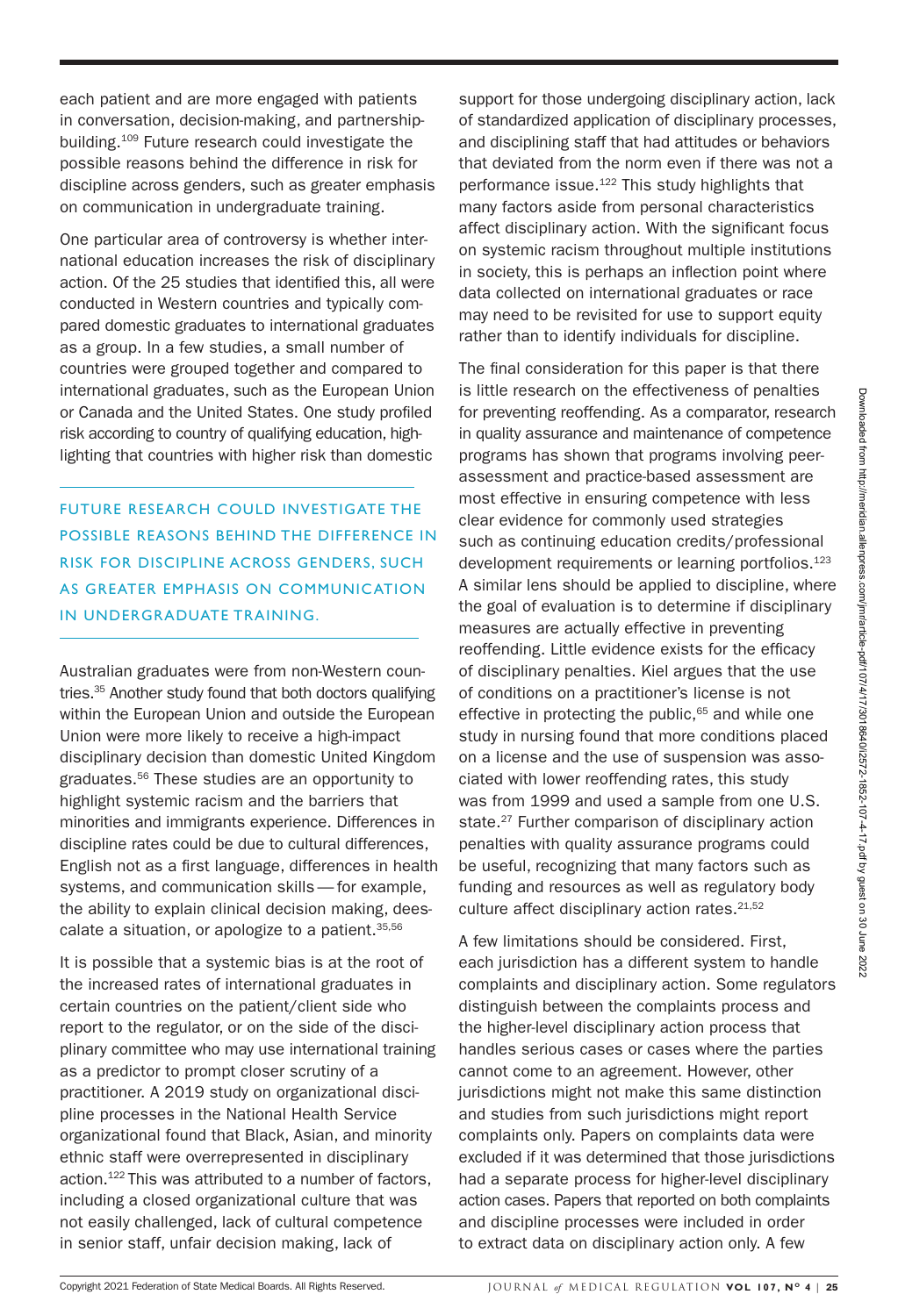papers that reported complaints data only were included if it was decided that the essence of the process was analogous to disciplinary action, and that the difference was due to that jurisdiction's system of handling such cases. Inclusion of studies

AS MOST OF THE AVAILABLE LITERATURE HAS BEEN CONDUCTED IN THE UNITED STATES AND HAS FOCUSED ON PHYSICIANS, MORE RESEARCH FROM OTHER JURISDICTIONS AND OTHER PROFESSIONS IS NEEDED.

focusing on complaints might overestimate the risk of demographic factors or reasons for discipline as some complaints are dismissed, and some complaints are resolved through mediation and might not result in a penalty. This highlights the difficulty in collecting data across different jurisdictions. Second, some full-text publications were not available due to limited library operations as a result of the COVID-19 pandemic and were excluded.

#### **Conclusion**

In this scoping review, we identified that a significant body of research has characterized the reasons for discipline, penalties, and characteristics and predictors of health practitioners subject to disciplinary action. Areas for future research are numerous. As most of the available literature has been conducted in the United States and has focused on physicians, more research from other jurisdictions and other professions is needed. While various characteristics and predictors of disciplinary action have been studied, an area for future research is how this information can be used to develop strategies to decrease disciplinary action and support health practitioners. This review also identified that many studies have assessed the types of penalties administered, but more research is needed about the efficacy of penalties in reducing the rate of reoffending and ensuring competence. This research is important for state boards, other regulators, and independent disciplinary councils who conduct disciplinary investigations. This research is highly relevant to the United States, where interstate medical licensure compacts have grown significantly in recent years.<sup>124</sup> Such compacts create a prime opportunity for comparison and for standardization of state board practices in a few areas, including the reporting of disciplinary action cases, the register of professionals, types of violations that are disciplined, and types of penalties that are applied.  $\blacksquare$ Volume in the method is the state of the method in the state is the anisotration of the method and a state of the state of the state of the state of the state of the state of the state of the state of the state of the st

#### Acknowledgements

Ai-Leng Foong-Reichert was funded by the Ontario Graduate Scholarship and the Canadian Institutes of Health Research.

#### About the Authors

Ai-Leng Foong-Reichert, BSc, PharmD, is a PhD Candidate at the University of Waterloo School of Pharmacy.

Ariane Fung, BSc, PharmD, was a student at the University of Waterloo School of Pharmacy at the time the paper was written and will soon begin a hospital pharmacy residency.

Caitlin A. Carter, BA, MLIS, is the Liaison Librarian at the University of Waterloo School of Pharmacy.

Kelly A. Grindrod, BScPharm, PharmD, MSc, is an Associate Professor at the University of Waterloo School of Pharmacy.

Sherilyn K.D. Houle, BSP, PhD, is an Assistant Professor at the University of Waterloo School of Pharmacy.

#### References

- 1. Adams T. Professional self-regulation and the public interest in Canada. *Professions & Professionalism.* 2016;6(3).
- 2. O'Reilly P. *Health Care Practitioners: An Ontario Case Study in Policy Making.* University of Toronto Press; 2000.
- 3. Gallagher CT, Mukhtar F, Sarfaraz T, Chaar B. Fit to practise? Processes for dealing with misconduct among pharmacists in Australia, Canada, the UK and US. *Research in social & administrative pharmacy: RSAP.* 2018.
- 4. Chamberlain J. The hearing of fitness to practice cases by the General Medical Council: Current trends and future research agendas. *Health, Risk & Society.* 2011;13:561-575.
- 5. Baker R. Professional regulation: Developing standards, criteria, and thresholds to assess fitness to practise. *BMJ*. 2006;332:230–3.
- 6. Bowen T, Saxton A. Procedural fairness in medical investigations and disciplinary proceedings. *J Law Med*. 2008;16(3):512-22.
- 7. Brands W, Welie J. Dentists in double trouble: The (un) fairness of punishing for the same mistake twice. *JADA*. 2008;139(9):1249-1255. https://doi.org/10.14219/jada. archive.2008.0341
- 8. Chiarella M, Satchell CS, Nagy M et al. Survey of quasijudicial decision-makers in NSW and The National Registration Scheme for Health Practitioners. *J Law Med*. 2018; 25(2): 357-379.
- 9. Collins DB, Brown CA. The impact of the Cartwright Report upon the regulation, discipline and accountability of medical practitioners in New Zealand. *J Law Med.* 2009;16(4): 595-613.
- 10. Cook H, Gould D, Maben J, Stone K, Traynor M. Disciplinary processes and the management of poor performance among UK nurses: bad apple or systemic failure? A scoping study. *Nurs Inq.* 2014;21(1):51-8.
- 11. Gallagher CT, Hussain K, White JDP, Chaar B. The Legal Underpinnings of Medical Discipline in Common Law Jurisdictions. *J Leg Med*. 2019;39:5-34. http://doi.org/10.1 080/01947648.2019.1586602.
- 12. Arksey H, O'Malley L. Scoping studies: Towards a methodological framework. *International Journal of Social Research Methodology: Theory and Practice.* 2005;8(1): 19-32.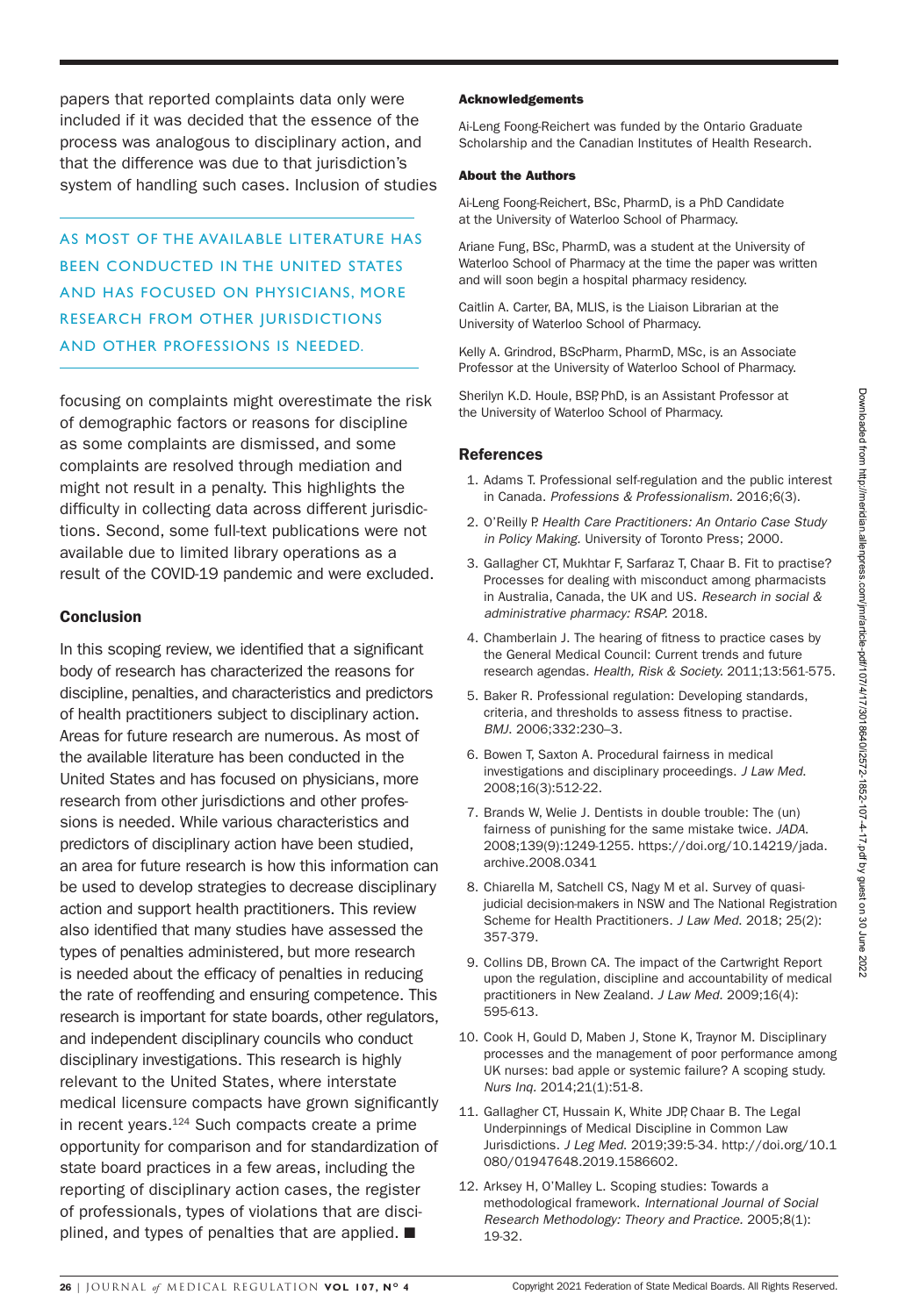- 13. AbuDagga A, Wolfe SM, Carome M, Oshel RE. Crosssectional analysis of the 1039 U.S. physicians reported to the national practitioner data bank for sexual misconduct, 2003-2013. *PLoS One.* 2016;11(2): e0147800. http://doi. org/10.1371/journal.pone.0147800.
- 14. AbuDagga A, Wolfe SM, Carome M, Oshel RE. Crossing the line: Sexual misconduct by nurses reported to the national practitioner data bank. *Public Health Nurs.* 2019;36(2): 109-117. http://doi.org/10.1111/phn.12567.
- 15. Alam A, Khan J, Klemensberg J, Griesman J, Bell CM. The characteristics of physicians disciplined by professional colleges in Canada. *Open Med.* 2011;5(4):166-172. https://www.ncbi.nlm.nih.gov/pmc/articles/PMC3345379/ pdf/OpenMed-05-e166.pdf. Published October 11, 2011.
- 16. Alam A, Khan J, Liu J, Klemensberg J, Griesman J, Bell CM. Characteristics and rates of disciplinary findings amongst anesthesiologists by professional colleges in Canada. *Can J Anaesth*. 2013;60(10): 1013-1019. http://doi. org/10.1007/s12630-013-0006-8.
- 17. Alam A, Kurdyak P, Klemensberg J, Griesman J, Bell CM. The characteristics of psychiatrists disciplined by professional colleges in Canada. *PLoS One.* 2012;7(11): e50558. http://doi.org/10.1371/journal.pone.0050558.
- 18. Banks S, Zasada M, Jago R, Gallagher A, Austin Z, Van Der Gaag A. Social workers under the spotlight: an analysis of fitness to practise referrals to the regulatory body in England, 2014-2016. *Br J Soc Work.* 2020;50(2): 326-347. http://doi.org/10.1093/bjsw/bcz145.
- 19. Barre L, Phengsavatdy A, Benson M, McDonald JV. Review of Rhode Island physician loss-of-licensure cases, 2009-2019. *R I Med J (2013).* 2020;103(4): 46-49. http://rimed.org/ rimedicaljournal/2020/05/2020-05-46-contribution-barre. pdf. Published May 1, 2020.
- 20. Birkeland S, Bogh SB. Education trajectories and malpractice complaints — a study among Danish general practitioners. *Cogent Education*. 2018;5(1): 1-6. http://doi.org/10.1080/ 2331186X.2018.1473747.
- 21. Birkeland S, Bogh SB. General practice location and malpractice litigation. *Rural Remote Health.* 2019;19(1): 4663. http://doi.org/10.22605/RRH4663.
- 22. Birkeland S, Christensen RD, Damsbo N, Kragstrup J. Characteristics of complaints resulting in disciplinary actions against Danish GPs. *Scand J Prim Health Care*. 2013;31(3): 153-157. http://doi.org/10.3109/02813432.2013.823768.
- 23. Birkeland S, Christensen RD, Damsbo N, Kragstrup J. Process-related factors associated with disciplinary board decisions. *BMC Health Serv Res*. 2013;13(9). http://doi. org/10.1186/1472-6963-13-9.
- 24. Campbell G, Rollin AM, Smith AF. Cases relating to anaesthetists handled by the UK general medical council in 2009: Methodological approach and patterns of referral. *Anaesthesia.* 2013;68(5): 453-460. http://doi.org/10.1111/anae.12117.
- 25. Cardarelli R, Licciardone JC, Ramirez G. Predicting risk for disciplinary action by a state medical board. *Tex Med*. 2004;100(1): 84-90.
- 26. Cardarelli R, Licciardone JC. Factors associated with high-severity disciplinary action by a state medical board: A Texas study of medical license revocation*. J Am Osteopath Assoc.* 2006;106(3): 153-156. http://doi.org/10.7556/JAOA.2006.106.3.153.
- 27. Chappell HW, Stanhope M, Dean PR, et al. Nursing law violations. A threat to competent and safe nursing practice. *JONAS Healthc Law Ethics Regul.* 1999;1(3):25-32. http://doi.org/10.1097/00128488-199909000-00008.
- 28. Clay SW, Conatser RR. Characteristics of physicians disciplined by the state medical board of Ohio. *J Am Osteopath Assoc*. 2003;103(2):81-88. http://doi. org/10.7556/JAOA.2003.103.2.81.
- 29. Cuddy MM, Young A, Gelman A, et al. Exploring the relationships between USMLE performance and disciplinary action in practice: A validity study of score inferences from a licensure examination. *Acad Med.* 2017;92(12): 1780-1785. http://doi.org/10.1097/ ACM.0000000000001747.
- 30. Damiano PC, Shugars DA, Freed JR. Assessing quality in dentistry: Dental boards, peer review vary on disciplinary actions. *J Am Dent Assoc.* 1993;124(5): 113-131. http://doi.org/10.14219/jada.archive.1993.0124.
- 31. Davis CS, Carr DH. Self-regulating profession? Administrative discipline of "pill mill" physicians in Florida. *Subst Abus.* 2017;38(3):265-268. http://doi.org/10.1080/08897077.2 017.1316812.
- 32. Draime JA, Anderson DC, Anderson TS. Description and comparison of medication diversion in pharmacies by pharmacists, interns, and pharmacy technicians. *J Am Pharm Assoc.* 2003;58(3): 275-280. http://doi. org/10.1016/j.japh.2018.02.009.
- 33. DuBois JM, Anderson EE, Chibnall JT, Mozersky J, Walsh HA. Serious ethical violations in medicine: A statistical and ethical analysis of 280 cases in the United States from 2008-2016. *Am J Bioeth*. 2019;19(1): 16-34. http://doi.org /10.1080/15265161.2018.1544305.
- 34. Elkin K, Spittal MJ, Elkin D, Studdert DM. Removal of doctors from practice for professional misconduct in Australia and New Zealand. *BMJ Qual Saf.* 2012;21(12): 1027-1033. http://doi.org/10.1136/bmjqs-2012-000941.
- 35. Elkin K, Spittal MJ, Studdert DM. Risks of complaints and adverse disciplinary findings against international medical graduates in Victoria and Western Australia. *Med J Aust.* 2012;197(8): 448-452. http://doi.org/10.5694/ mja12.10632.
- 36. Elkin KJ, Spittal MJ, Elkin DJ, Studdert DM. Doctors disciplined for professional misconduct in Australia and New Zealand, 2000-2009. *Med J Aust*. 2011;194(9): 452-456. http://doi.org/10.5694/j.1326-5377.2011. tb03058.x.
- 37. Enbom JA, Parshley P, Kollath J. A follow-up evaluation of sexual misconduct complaints: The Oregon Board of Medical Examiners, 1998 through 2002. *Am J Obstet Gynecol.* 2004;190(6): 1642-1653. http://doi.org/10.1016/j. ajog.2004.02.058.  $\alpha = 2$  (1) *A* 2/2 2/1/22 3:31 PM Downloaded from https://meridian.allenpress.com/jmr/article-point in the stationary (1) and *A* 2/2 (*A* 2/2 2 (*A 2)* (*A 2)* (*A 2)* (*A 2)* (*A 2)* (*A 2)* (*A 2)* (*A 2)* (*A 2)* (
	- 38. Enbom JA, Thomas CD. Evaluation of sexual misconduct complaints: the Oregon Board of Medical Examiners, 1991 to 1995. *Am J Obstet Gynecol*. 1997;176(6): 1340-1346. http://doi.org/10.1016/s0002-9378(97)70355-7.
	- 39. Feine JS. The enforcement of regulations restricting expanded duties by dental auxiliaries: An analysis of the recent disciplinary actions of the Texas State Board of Dental Examiners. *J Public Health Dent.* 1991;51(2): 73-77. http://doi.org/10.1111/j.1752-7325.1991.tb02184.x.
	- 40. Foong EA, Grindrod KA, Houle SKD. Will I lose my license for that? A closer look at Canadian disciplinary hearings and what it means for pharmacists' practice to full scope. *Can Pharm J (Ott).* 2018;151(5): 332-344. http://doi. org/10.1177/1715163518790773.
	- 41. Foreman SM, Stahl MJ. Chiropractors disciplined by a state chiropractic board and a comparison with disciplined medical physicians. *J Manipulative Physiol Ther.* 2004 Sep 1;27(7): 472-477. http://doi.org/10.1016/j.jmpt.2004.06.006.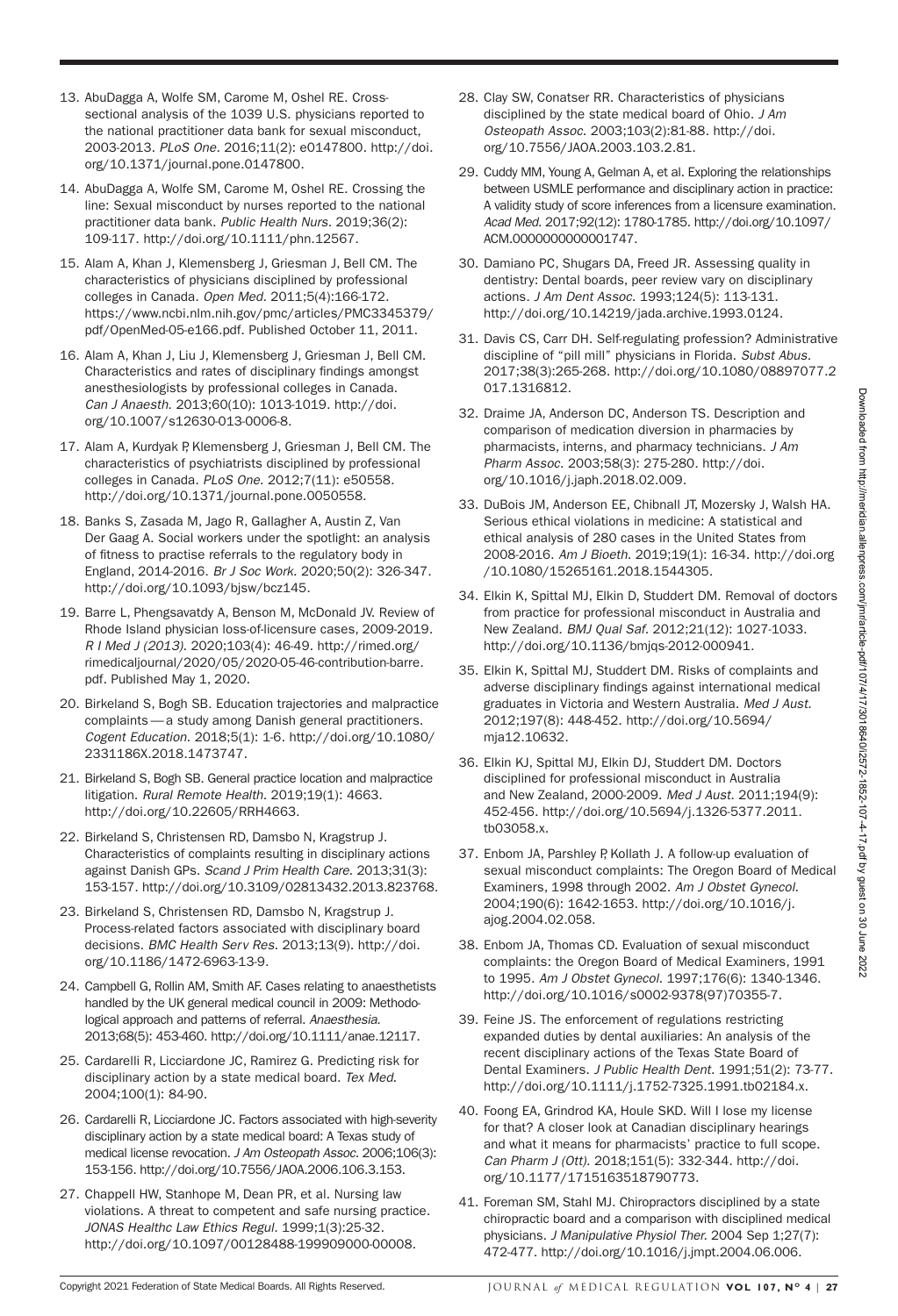- 42. Gallagher CT, De Souza AI. A retrospective analysis of the GDC's performance against its newly-approved fitness to practise guidance. *Br Dent J*. 2015;219(5): E5. http://doi.org/10.1038/sj.bdj.2015.674.
- 43. Gallagher CT, Dhokia C. One eye of the future, one eye on the past: The UK General Optical Council's approach to fitness to practise. *Int J Health Care Qual Assur*. 2017;30(8): 693-702. http://doi.org/10.1108/IJHCQA-09-2016-0123.
- 44. Gallagher CT. Factors associated with severity of sanctions among pharmacy professionals facing disciplinary proceedings. *Res Social Adm Pharm*. Published online April 25, 2020. http://doi.org/10.1016/j.sapharm.2020.04.023.
- 45. Gallagher CT, Foster CL. Impairment and sanction in Medical Practitioners Tribunal Service fitness to practise proceedings. *Med Leg J*. 2015;83(1): 15-21. http://doi. org/10.1177/0025817214528205.
- 46. Gallagher CT, Greenland VAM, Hickman AC. Eram, ergo sum? A 1-year retrospective study of General Pharmaceutical Council fitness to practice hearings. *Int J Pharm Pract.* 2015;23(3): 205-211. http://doi.org/10.1111/ijpp.12151.
- 47. Grant D, Alfred KC. Sanctions and recidivism: An evaluation of physician discipline by state medical boards. *J Health Polit Policy Law*. 2007;32(5): 867-885. http://doi. org/10.1215/03616878-2007-033.
- 48. Green A. Texas creates a profile of the disciplined professional nurse. *Issues.* 1996;17(2): 8-9.
- 49. Greysen SR, Chretien KC, Kind T, Young A, Gross CP. Physician violations of online professionalism and disciplinary actions: A national survey of state medical boards. *JAMA.* 2012;307(11): 1141-1142. http://doi.org/10.1001/jama.2012.330.
- 50. Hamolsky MW, Deary NS, Aronson SM. The physicians of Rhode Island: a summary of disciplinary action taken by the board of medical licensure and discipline. *Med Health R I*. 1998;81(10): 326-327.
- 51. Hanna A, Hanna LA. Topic analysis of UK fitness to practise cases: What lessons can be learnt? *Pharmacy (Basel).* 2019;7(3):130. http://doi.org/10.3390/pharmacy7030130.
- 52. Harris JA, Byhoff E. Variations by state in physician disciplinary actions by US medical licensure boards. *BMJ Qual Saf*. 2017;26(3):200-208. http://doi.org/10.1136/ bmjqs-2015-004974.
- 53. Holtman MC. Disciplinary careers of drug-impaired physicians. *Soc Sci Med.* 2007;64(3):543-553. http://doi. org/10.1016/j.socscimed.2006.09.016.
- 54. Hudson ML, Droppers OJ. Licensed nurses disciplined in Oregon between September 1996 and June 2008. *West J Nurs Res*. 2011;33(8): 1030-1046. http://doi. org/10.1177/0193945910384491.
- 55. Hudspeth R. Survey of advanced practice registered nurses disciplinary action. *Online J Issues Nurs.* 2007;12(2):7. http://doi.org/10.3912/OJIN.Vol12No02PPT02.
- 56. Humphrey C, Hickman S, Gulliford MC. Place of medical qualification and outcomes of UK General Medical Council "fitness to practise" process: Cohort study. BMJ. 2011; 342(): d1817. http://doi.org/10.1136/bmj.d1817.
- 57. Jeyalingam T, Matelski JJ, Alam AQ, et al. The characteristics of physicians who are re-disciplined by medical boards: A retrospective cohort study. *Jt Comm J Qual Patient Saf.* 2018;44(6): 361-365. http://doi.org/10.1016/j. jcjq.2017.12.003.
- 58. Jones JS, Fitzpatrick JJ, Drake VK. Frequency of postlicensure registered nurse boundary violations with patients in the state of Ohio: A comparison based on type of prelicensure registered nurse education. *Arch Psychiatr Nurs*. 2008;22(6): 356-363. http://doi.org/10.1016/j. apnu.2007.09.001.
- 59. Jones AT, Kopp JP, Malangoni MA. Recertification exam performance in general surgery is associated with subsequent loss of license actions. *Ann Surg.* 2020;272(6):1020-1024. http://doi.org/10.1097/ SLA.0000000000003330.
- 60. Jonsson M, Nordén SL, Hanson U. Analysis of malpractice claims with a focus on oxytocin use in labour. *Acta Obstet Gynecol Scand*. 2007;86(3):315-319. http://doi. org/10.1080/00016340601181318.
- 61. Kenward K. Discipline of nurses: A review of disciplinary data 1996-2006. *JONAS Healthc Law Ethics Regul*. 2008;10(3): 81-84. http://doi.org/10.1097/01. NHL.0000300787.36649.77.
- 62. Khaliq AA, Dimassi H, Huang CY, Narine L, Smego RA Jr. Disciplinary action against physicians: Who is likely to get disciplined? *Am J Med.* 2005;118(7): 773-777. http://doi.org/10.1016/j.amjmed.2005.01.051.
- 63. Kiel H. Drugs, sex and the risk of recidivism: Psychiatry in the witness box. *Psychiatr Psychol Law*. 2006;13(1): 132-142. http://doi.org/10.1375/pplt.13.1.132.
- 64. Kiel H. Regulating impaired doctors: a snapshot from New South Wales. *J Law Med*. 2013;21(2): 429-440.
- 65. Kiel H. Doctors with conditions Rehabilitation or risk. *J Law Med.* 2017;25(1): 62-76.
- 66. Kinney CL, Raddatz MM, Sliwa JA, Clark GS, Robinson LR. Does performance on the American board of physical medicine and rehabilitation initial certification examinations predict future physician disciplinary actions? *Am J Phys Rehabil*. 2019;98(12): 1079-1083. http://doi. org/10.1097/PHM.0000000000001250.
- 67. Kinney CL, Raddatz MM, Sliwa JA, Driscoll SW, Robinson LR. Association of participation in the American board of physical medicine and rehabilitation maintenance of certification program and physician disciplinary actions. *Am J Phys Med Rehabil.* 2020;99(4): 325-329. http://doi. org/10.1097/PHM.0000000000001331.
- 68. Kocher MS, Dichtel L, Kasser JR, Gebhardt MC, Katz JN. Orthopedic board certification and physician performance: An analysis of medical malpractice, hospital disciplinary action, and state medical board disciplinary action rates. *Am J Orthop (Belle Mead NJ).* 2008;37(2): 73-75. https://cdn.mdedge.com/files/s3fs-public/Document/ September-2017/037020073.pdf. Published February 2008. 46. Galillation of the first state of the state of the state of the state of the state of the state of the state of the state of the state of the state of the state of the state of the state of the state of the state of t
	- 69. Kohatsu ND, Gould D, Ross LK, Fox PJ. Characteristics associated with physician discipline: A case-control study. *Arch Intern Med.* 2004;164(6): 653-658. http://doi. org/10.1001/archinte.164.6.653.
	- 70. Kreiner PW, Strickler GK, Undurraga EA, Torres ME, Nikitin RV, Rogers A. Validation of prescriber risk indicators obtained from prescription drug monitoring program data. *Drug Alcohol Depend.* 2017;173(1): S31-S38. http://doi. org/10.1016/j.drugalcdep.2016.11.020.
	- 71. Kriisa M. Swedish malpractice reports and convictions. *Qual Assur Health Care.* 1990;2(3-4): 329-334. http://doi. org/10.1093/intqhc/2.3-4.329.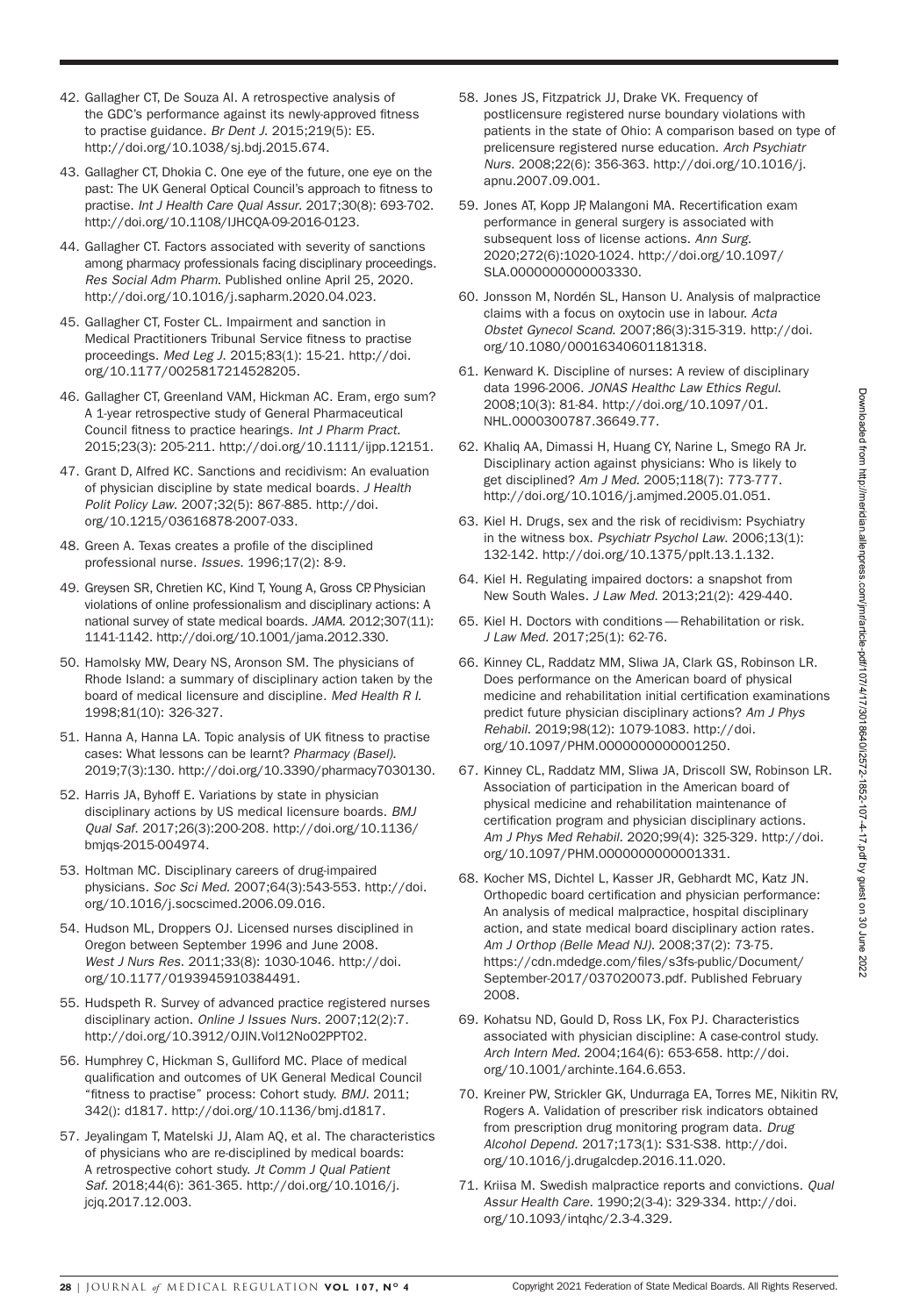- 72. Kwee RM, Kwee TC. Medical disciplinary jurisprudence in alleged malpractice in radiology: 10-year Dutch experience. *Eur Radiol*. 2020;30(6): 3507-3515. http://doi. org/10.1007/s00330-020-06685-0.
- 73. Lipner RS, Young A, Chaudhry HJ, Duhigg LM, Papadakis MA. Specialty certification status, performance ratings, and disciplinary actions of internal medicine residents. *Acad Med*. 2016;91(3): 376-381. http://doi.org/10.1097/ ACM.0000000000001055.
- 74. Liu JJ, Alam AQ, Goldberg HR, Matelski JJ, Bell CM. Characteristics of internal medicine physicians disciplined by professional colleges in Canada. *Medicine (Baltimore).* 2015;94(26): e937. http://doi.org/10.1097/ MD.0000000000000937.
- 75. McDonald FS, Duhigg LM, Arnold GK, Hafer RM, Lipner RS. An American board of internal medicine maintenance of certification examination and state medical board disciplinary actions: A population cohort study. *J Gen Intern Med.* 2018;33(8): 1292-1298. http://doi.org/10.1007/ s11606-018-4376-z.
- 76. Melo B, Julian L, McDonald JV. Review of boundary violations in Rhode Island, 2012-2018. *R I Med J (2013).* 2019;102(2): 36-38. http://www.rimed.org/ rimedicaljournal/2019/03/2019-03-36-cont-melo.pdf. Published March 2019.
- 77. Mendelson D. Disciplinary proceedings against doctors who abuse controlled substances. *J Law Med.* 2015;23(1): 24-40.
- 78. Mendelson D. Disciplinary proceedings for inappropriate prescription of opioid medications by medical practitioners in Australia (2010-2014). *J Law Med.* 2014;22(2): 255-279.
- 79. Morelock S. Disparity in RN disciplinary actions by gender. *Nursing.* 2017;47(9): 45-49. http://doi.org/10.1097/01. NURSE.0000521026.00015.be.
- 80. Morrison J, Wickersham P. Physicians disciplined by a state medical board. *JAMA.* 1998;279(23): 1889-1893. http://doi.org/10.1001/jama.279.23.1889.
- 81. Munk LK. Implications of state dental board disciplinary actions for teaching dental students about emotional intelligence. *J Dent Educ.* 2016;80(1): 14-22. http://doi. org/10.1002/j.0022-0337.2016.80.1.tb06053.x.
- 82. Nasseri E. Disciplinary and legal actions against dermatologists in Canada. *J Cutan Med Surg.* 2016;20(1): 29-34. http://doi.org/10.1177/1203475415598066.
- 83. Nelson LS, Duhigg LM, Arnold GK, Lipner RS, Harvey AL, Reisdorff EJ. The association between maintaining American board of emergency medicine certification and state medical board disciplinary action*. J Emerg Med.* 2019;57(6): 772- 779. http://doi.org/10.1016/j.jemermed.2019.08.028.
- 84. Neville P. Social media and professionalism: A retrospective content analysis of fitness to practise cases heard by the GDC concerning social media complaints. *Br Dent J.*  2017;223(5): 353-357. http://doi.org/10.1038/sj. bdj.2017.765.
- 85. Papadakis MA, Arnold GK, Blank LL, Holmboe ES, Lipner RS. Performance during internal medicine residency training and subsequent disciplinary action by state licensing boards. *Ann Intern Med*. 2008;148(11): 869-876. http://doi. org/10.7326/0003-4819-148-11-200806030-00009.
- 86. Papadakis MA, Hodgson CS, Teherani A, Kohatsu ND. Unprofessional behavior in medical school is associated with subsequent disciplinary action by a state medical board. *Acad Med.* 2004;79(3): 244-249. http://doi. org/10.1097/00001888-200403000-00011.
- 87. Papadakis MA, Teherani A, Banach MA, et al. Disciplinary action by medical boards and prior behavior in medical school. *N Engl J Med*. 2005;353(25): 2673-2682. http://doi.org/10.1056/NEJMsa052596.
- 88. Papinaho O, Häggman‐ Laitila A, Liedenpohja AM, Kangasniemi M. Integrative review of studies about nurses who have been disciplined by their professional regulatory bodies. *J Nurs Manag*. 2019;27(8): 1588-1603. http://doi.org/10.1111/jonm.12883.
- 89. Peabody MR, Young A, Peterson LE, et al. The relationship between board certification and disciplinary actions against board-eligible family physicians. *Acad Med*. 2019;94(6): 847-852. http://doi.org/10.1097/ ACM.0000000000002650.
- 90. Phipps DL, Noyce PR, Walshe K, Parker D, Ashcroft DM. Pharmacists subjected to disciplinary action: Characteristics and risk factors. *Int J Pharm Pract.* 2011;19(5): 367-373. http://doi.org/10.1111/j.2042-7174.2011.00119.x.
- 91. Reich JH, Maldonado J. Empirical findings on legal difficulties among practicing psychiatrists. *Ann Clin Psychiatry.* 2011; 23(4): 297-307.
- 92. Richard J, Reidenberg MM. The risk of disciplinary action by state medical boards against physicians prescribing opioids. *J Pain Symptom Manage.* 2005;29(2): 206-212. http://doi.org/10.1016/j.jpainsymman.2004.05.009.
- 93. Roberts WL, Gross GA, Gimpel JR, et al. An investigation of the relationship between COMLEX-USA licensure examination performance and state licensing board disciplinary actions. *Acad Med*. 2020;95(6): 925-930. http://doi.org/10.1097/ ACM.0000000000003046.
- 94. Ryan AT, Too LS, Bismark MM. Complaints about chiropractors, osteopaths, and physiotherapists: a retrospective cohort study of health performance, and conduct concerns. *Chiropr Man Therap*. 2018;26(12). http://doi.org/10.1186/s12998-018-0180-4.
- 95. Sansone RA, Sansone LA. Crossing the line: Sexual boundary violations by physicians. Psychiatry (Edgmont). 2009;6(6): 45-48. https://www.ncbi.nlm.nih.gov/pmc/ articles/PMC2720840/pdf/PE\_6\_06\_45.pdf. Published June 2009.
- 96. Santen SA, Petrusa E, Gruppen LD. The relationship between promotions committees' identification of problem medical students and subsequent state medical board actions. *Adv Health Sci Educ Theory Pract.* 2015;20(2): 421-430. http://doi.org/10.1007/s10459-014-9536-2. on a control of the state of the state of the state of the state of the state of the state of the state of the state of the state of the state of the state of the state of the state of the state of the state of the stat
	- 97. Scofield JC, Gutmann ME, DeWald JP, Campbell PR. Disciplinary actions associated with the administration of local anesthetics against dentists and dental hygienists. *J Dent Hyg.* 2005;79(1):8. https://jdh.adha.org/content/ jdenthyg/79/1/8.full.pdf. Published Winter 2005.
	- 98. Spittal MJ, Studdert DM, Paterson R, Bismark MM. Outcomes of notifications to health practitioner boards: A retrospective cohort study. *BMC Med.* 2016;14(1): 198. http://doi.org/10.1186/s12916-016-0748-6.
	- 99. Stewart RM, Love JD, Rocheleau LA, Sirinek KR. Tort reform is associated with more medical board complaints and disciplinary actions. *J Am Coll Surg.* 2012;214(4): 567-571. http://doi.org/10.1016/j.jamcollsurg.2011.12.020.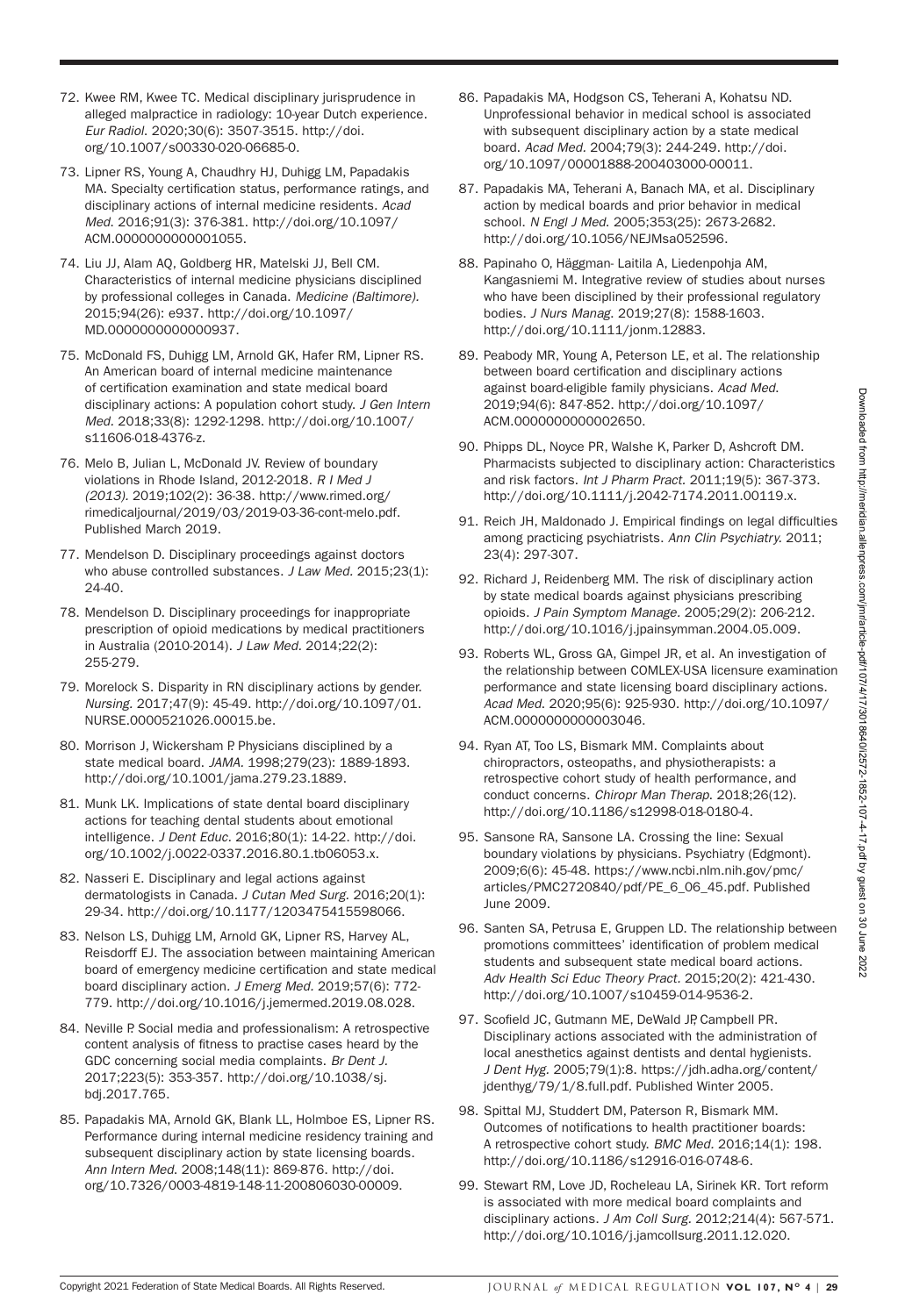- 100. Strong D. Enforcement of commercial violations by health professional regulatory boards: a research note. *J Health Hum Serv Adm.* 2005/2006;28(3): 366-385.
- 101. Surgenor LJ, Diesfeld K, Ip M, Kersey K. New Zealand's health practitioners disciplinary tribunal: An analysis of decisions 2004-2014. *J Law Med*. 2016;24(1): 239-251.
- 102. Surgenor LJ, Diesfeld K. Outcomes of notifications against psychologists in the New Zealand health regulation context 2004-2015. *J Law Med.* 2018;25(3): 800-813.
- 103. Surgenor LJ, Diesfeld K, Rychert M. Consensual sexual relationships between health practitioners and their patients: An analysis of disciplinary cases from New Zealand. *Psychiatr Psychol Law.* 2019;26(5): 766-782. http://doi.org/10.1080/13218719.2019.1640801.
- 104. Taylor R, Ali MH, Howe TE, Varley I. Review of General Dental Council and General Medical Council "fitness to practise" hearings related to maxillofacial surgery. *Br J Oral Maxillofac Surg.* 2017;55(6):580-583. http://doi. org/10.1016/j.bjoms.2017.03.008.
- 105. Teherani A, Hodgson CS, Banach M, Papadakis MA. Domains of unprofessional behavior during medical school associated with future disciplinary action by a state medical board. *Acad Med*. 2005;80(10): S17-S20. h ttp://doi.org/10.1097/00001888-200510001-00008.
- 106. Thomas LA, Tibble H, Too LS, Hopcraft MS, Bismark MM. Complaints about dental practitioners: an analysis of 6 years of complaints about dentists, dental prosthetists, oral health therapists, dental therapists and dental hygienists in Australia. *Aust Dent J*. 2018;63(3): 285-293. http://doi.org/10.1111/adj.12625. The Course of Maria Course in the Course of Maria Course in the Course of Maria Course in the Course of Maria Course in the Course of Maria Course in the Course of Maria Course in the Course of Maria Course of Maria Cours
	- 107. Tiffin PA, Paton LW, Mwandigha LM, McLachlan JC, Illing J. Predicting fitness to practise events in international medical graduates who registered as UK doctors via the Professional and Linguistic Assessments Board (PLAB) system: A national cohort study. *BMC Med.* 2017; 15(1):66. http://doi.org/10.1186/s12916-017-0829-1.
	- 108. Tullett J, Rutter P, Brown D. A longitudinal study of United Kingdom pharmacists' misdemeanours — trials, tribulations and trends. *Pharm World Sci.* 2003;25(2): 43-51. http://doi.org/10.1023/a:1023288712923.
	- 109. Unwin E, Woolf K, Wadlow C, Dacre J. Disciplined doctors: Does the sex of a doctor matter? A cross-sectional study examining the association between a doctor's sex and receiving sanctions against their medical registration. *BMJ Open.* 2014;4(8): http://doi.org/10.1136/bmjopen-2014- 005405.
	- 110. Unwin E, Woolf K, Wadlow C, Potts HWW, Dacre J. Sex differences in medico-legal action against doctors: A systematic review and meta-analysis. *BMC Med.* 2015; 13():172. http://doi.org/10.1186/s12916-015- 0413-5.
	- 111. Vander Woude D. Characteristics of chemically dependent nurses disciplined by a rural state board of nursing. *Issues.* 1993;14(1): 3-10.
	- 112. Wakeford R, Ludka K, Woolf K, McManus IC. Fitness to practise sanctions in UK doctors are predicted by poor performance at MRCGP and MRCP(UK) assessments: Data linkage study. *BMC Med.* 2018;16(1):230. http://doi. org/10.1186/s12916-018-1214-4.
- 113. Wallis KA, Middleton S. Doctors, drugs of dependence and discipline: A retrospective review of disciplinary decisions in New Zealand, 1997-2016. *N Z Med J*. 2019;132(1488): 49-54. https://assets-global.website-files.com/5e332a62 c703f653182faf47/5e332a62c703f623682fcd59\_ Wallis%20FINAL.pdf. Published January 18, 2019.
- 114. Walton M, Kelly PJ, Chiarella EM, et al. Profile of the most common complaints for five health professions in Australia. *Aust Health Rev.* 2020;44(1): 15-23. http://doi.org/10.1071/AH18074.
- 115. Webster SH. Professional misconduct. *Ophthalmic Physiol Opt.* 1995;15(4): 327-337. http://doi. org/10.1046/j.1475-1313.1995.9500081n.x.
- 116. Yates J, James D. Risk factors at medical school for subsequent professional misconduct: Multicentre retrospective case-control study. *BMJ*. 2010;340():c2040. http://doi.org/10.1136/bmj.c2040.
- 117. Yeon HB, Lovett DA, Zurakowski D, Herndon JH. Physician discipline. *J Bone Joint Surg Am.* 2006;88(9): 2091-2096. http://doi.org/10.2106/JBJS.F.00524.
- 118. Zhong EH, Kenward K, Sheets VR, Doherty ME, Gross L. Probation and recidivism: Remediation among disciplined nurses in six states. *Am J Nurs.* 2009;109(3): 48-50, 52-57. http://doi.org/10.1097/01. NAJ.0000346931.36111.e9.
- 119. Zhou Y, Sun H, Culley DJ, Young A, Harman AE, Warner DO. Effectiveness of written and oral specialty certification examinations to predict actions against medical licenses of anesthesiologists. *Anesthesiology*. 2017;126(6): 1171-1179. http://doi.org/10.1097/ ALN.0000000000001623.
- 120. Zhou Y, Sun H, Macario A, et al. Association between performance in a maintenance of certification program and disciplinary actions against the medical licenses of anesthesiologists. *Anesthesiology*. 2018; 129(4): 812-820. http://doi.org/10.1097/ ALN.0000000000002326.
- 121. McHugh M. Interrater reliability: The kappa statistic. *Biochem Med (Zagreb).* 2012 Oct; 22(3): 276–282.
- 122. Archibong U, Kline R, Eshareturi C, McIntosh B. Disproportionality in NHS disciplinary proceedings. *Br J Health Care Manag. 2019*. https://doi.org/10.12968/ bjhc.2018.0062.
- 123. Austin Z, Gregory P. Quality Assurance and Maintenance of Competence Assessment Mechanisms in the Professions: A Multi-Jurisdictional, Multi-Professional Review. *J Med Regul.* 2017;103(2): 22-34. http://doi.org/10.30770/2572-1852-103.2.22.
- 124. Robeznieks A. Cross-state licensing process now live in 30 states. American Medical Association. Published April 26, 2021. Accessed Dec 2, 2021. https://www.ama-assn. org/practice-management/digital/cross-state-licensingprocess-now-live-30-states.